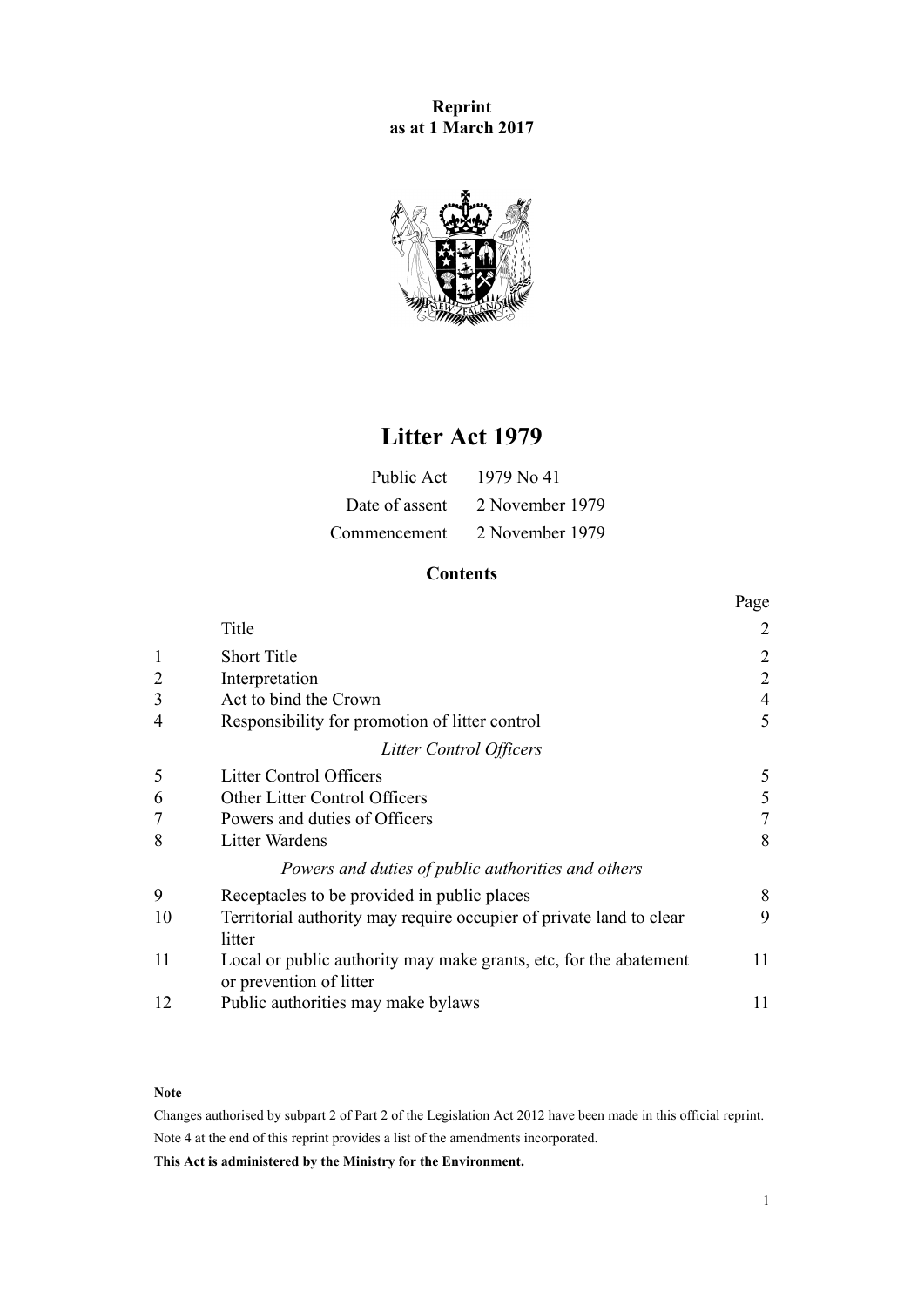<span id="page-1-0"></span>

| s 1 | Litter Act 1979                                                  | Reprinted as at<br>1 March 2017 |
|-----|------------------------------------------------------------------|---------------------------------|
|     | Infringement notices                                             |                                 |
| 13  | Territorial authorities may adopt infringement notice provisions | 11                              |
| 14  | Infringement notices                                             | 12                              |
| 14A | Entitlement to infringement fees                                 | 14                              |
|     | Offences and penalties                                           |                                 |
| 15  | Deposit of litter in public place or on private land             | 14                              |
| 16  | Wilful breaking of bottles or glass                              | 14                              |
| 17  | Offences in respect of Officers                                  | 15                              |
| 18  | Liability of officers of body corporate                          | 15                              |
| 19  | Offences punishable on summary conviction [Repealed]             | 16                              |
| 19A | Strict liability for certain offences                            | 16                              |
| 19B | Defences to strict liability offences                            | 16                              |
|     | Special powers of convicting court                               |                                 |
| 20  | Offender may be ordered to clear area                            | 16                              |
| 21  | Cost of removing litter                                          | 17                              |
|     | Miscellaneous provisions                                         |                                 |
| 22  | Repeals, revocations, and amendment                              | 17                              |
|     | <b>Schedule</b>                                                  | 18                              |
|     | Form of infringement notice                                      |                                 |
|     | [Repealed]                                                       |                                 |

# **An Act to make better provision for the abatement and control of litter**

# **1 Short Title**

This Act may be cited as the Litter Act 1979.

# **2 Interpretation**

(1) In this Act, unless the context otherwise requires,—

**depositing**, in relation to litter, includes—

- (a) casting, placing, throwing, or dropping litter; and
- (b) allowing litter to be cast, thrown, dropped, or to escape, from any motor vehicle or trailer

**infringement offence** means any offence specified under [section 15\(1\)](#page-13-0)

**litter** includes any refuse, rubbish, animal remains, glass, metal, garbage, debris, dirt, filth, rubble, ballast, stones, earth, or waste matter, or any other thing of a like nature

**Litter Control Officer** or **Officer** means any person appointed or deemed to have been appointed as such under [section 5](#page-4-0) or [section 6](#page-4-0)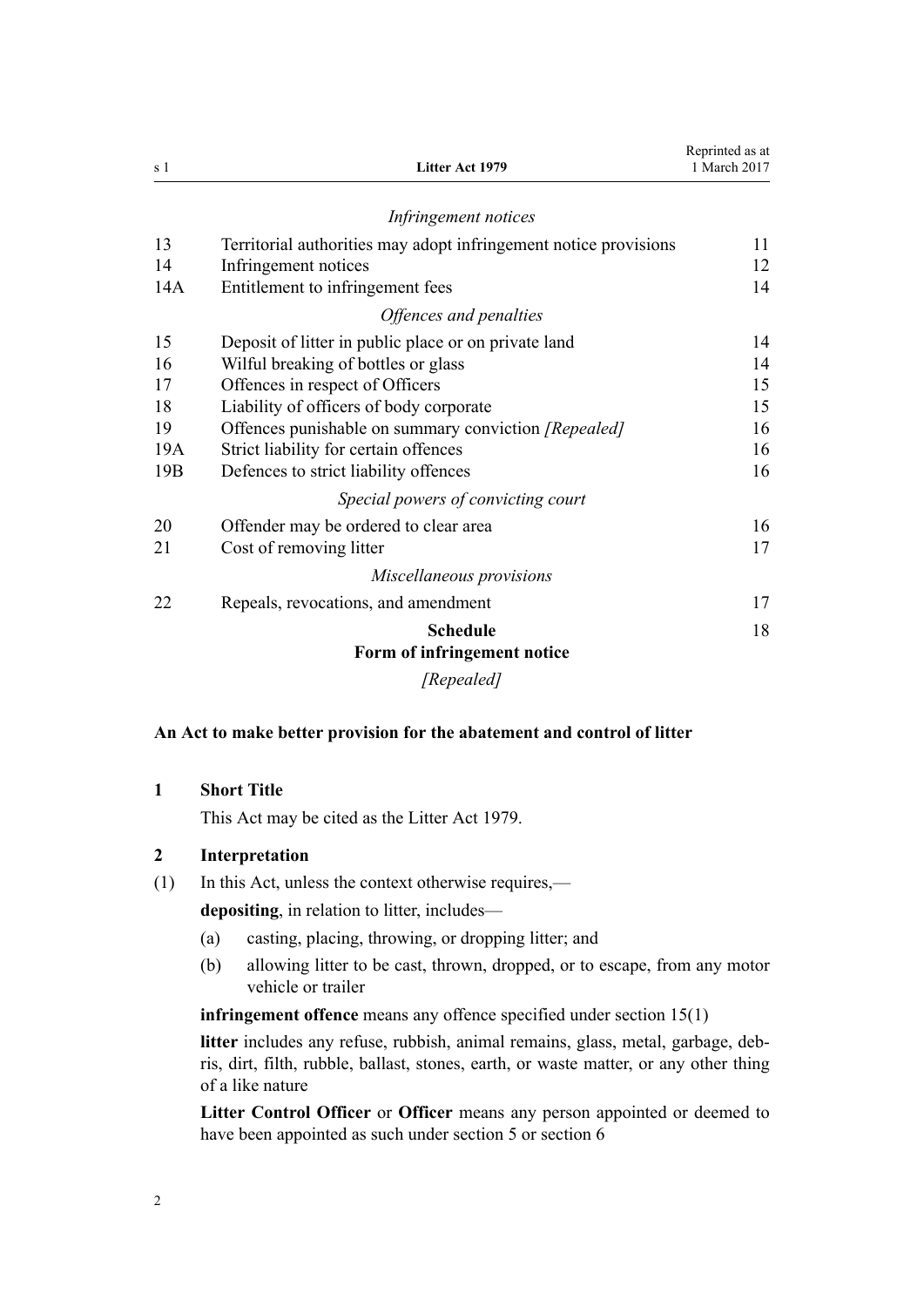**Litter Warden** or **Warden** means any person appointed as such under [section](#page-7-0) [8](#page-7-0)

**occupier**, in relation to any land or premises, means any lessee, licensee, or other occupant of the land, and includes the owner or the agent of the owner where there is no apparent occupier

**private land** means every place other than a public place

**public authority** means—

- (a) a territorial authority, the New Zealand Transport Agency, the Wellington Regional Water Board, the Auckland Harbour Bridge Authority, a harbour board, an airport authority within the meaning of [section 2](http://prd-lgnz-nlb.prd.pco.net.nz/pdflink.aspx?id=DLM379829) of the Airport Authorities Act 1966, and an administering body within the meaning of [section 2](http://prd-lgnz-nlb.prd.pco.net.nz/pdflink.aspx?id=DLM444310) of the Reserves Act 1977:
- (b) in relation to any cemetery, any persons for the time being holding office as trustees of that cemetery under the [Burial and Cremation Act 1964](http://prd-lgnz-nlb.prd.pco.net.nz/pdflink.aspx?id=DLM355078):
- (c) all other bodies or classes of bodies which by any Act, or by the Governor-General in Council, are from time to time declared to be public authorities for the purposes of this Act

**public place** includes—

- (a) every motorway, road, street, private street, footpath, access way, service lane, court, mall, and thoroughfare:
- (b) any public reserve within the meaning of [section 2](http://prd-lgnz-nlb.prd.pco.net.nz/pdflink.aspx?id=DLM444310) of the Reserves Act 1977 to which the public generally has access, whether with or without payment of any fee, and any reserve under that Act classified as a nature reserve or a scientific reserve:
- (c) any park, garden, or other place of public recreation to which the public has access, whether with or without payment of any fee:
- (d) any beach or foreshore, or the bank of any river or stream, or the margin of any lake, to which the public traditionally has access, whether with or without payment of any fee:
- (e) any waters to which the public traditionally has access, whether with or without payment of any fee, for bathing or other recreational purposes:
- (f) every wharf, pier, or jetty (whether under the control of a harbour board or not) to which the public has access:
- (g) any conservation area within the meaning of the [Conservation Act 1987](http://prd-lgnz-nlb.prd.pco.net.nz/pdflink.aspx?id=DLM103609):
- (h) any airport within the meaning of [section 2](http://prd-lgnz-nlb.prd.pco.net.nz/pdflink.aspx?id=DLM379829) of the Airport Authorities Act 1966:
- (i) any cemetery within the meaning of [section 2](http://prd-lgnz-nlb.prd.pco.net.nz/pdflink.aspx?id=DLM355084) of the Burial and Cremation Act 1964:
- (j) any land vested in or controlled by any local authority (within the meaning of [section 5\(1\)](http://prd-lgnz-nlb.prd.pco.net.nz/pdflink.aspx?id=DLM170881) of the Local Government Act 2002) or the Crown, be-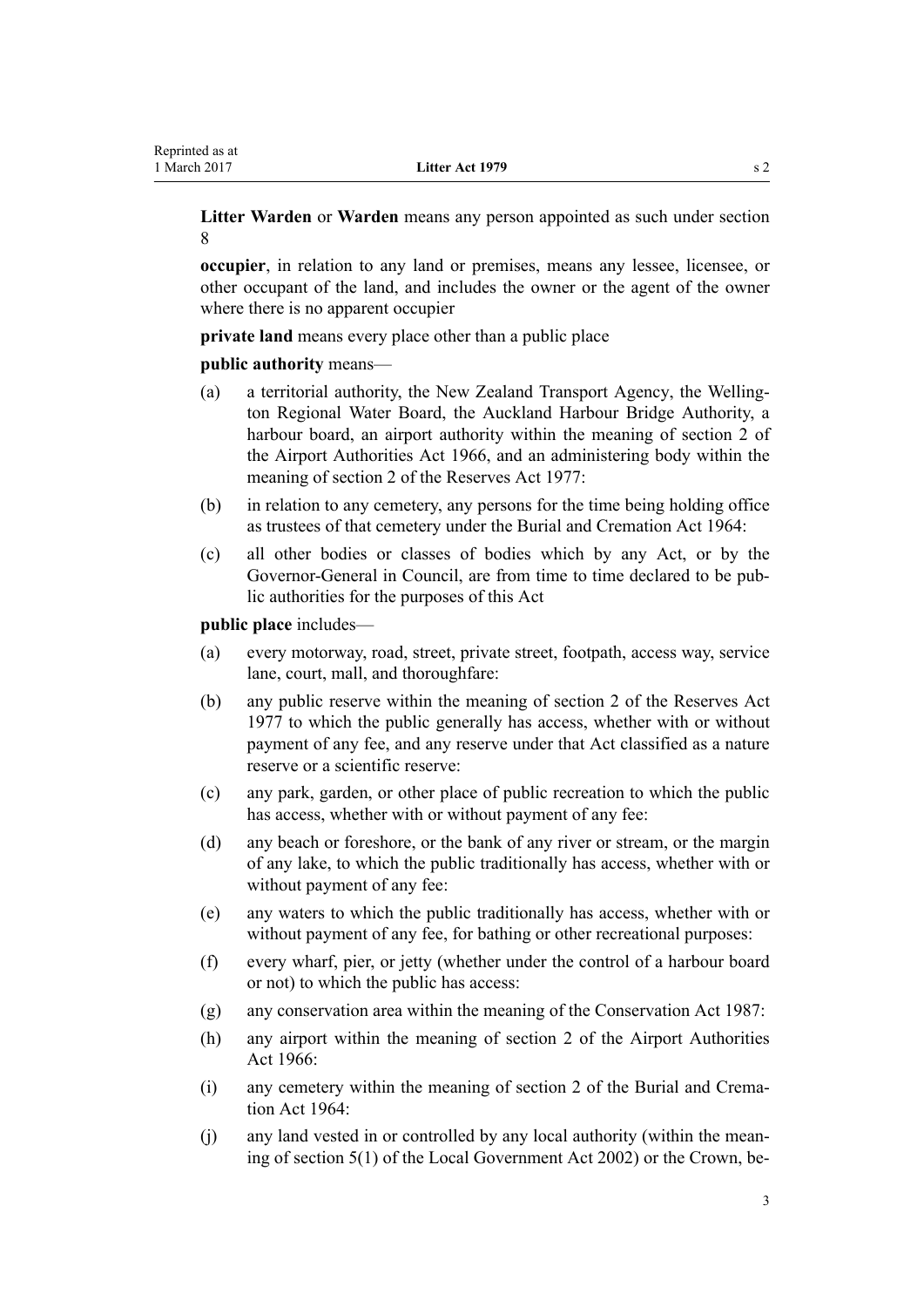<span id="page-3-0"></span>ing land that is not occupied pursuant to any lease, licence, or other authority by any private person:

- (k) any national park constituted under the [National Parks Act 1980:](http://prd-lgnz-nlb.prd.pco.net.nz/pdflink.aspx?id=DLM36962)
- (l) any other place whether public or private in the open air, including any walkway within the meaning of [section 4](http://prd-lgnz-nlb.prd.pco.net.nz/pdflink.aspx?id=DLM1244023) of the Walking Access Act 2008, to which the public has access, whether with or without payment of any fee,—

but does not include any site for the disposal of litter, or any receptacle installed in any such public place pursuant to this Act or any other Act

**territorial authority** means a territorial authority within the meaning of the [Local Government Act 2002](http://prd-lgnz-nlb.prd.pco.net.nz/pdflink.aspx?id=DLM170872)

**traffic officer** means an enforcement officer under the [Land Transport Act](http://prd-lgnz-nlb.prd.pco.net.nz/pdflink.aspx?id=DLM433612) [1998](http://prd-lgnz-nlb.prd.pco.net.nz/pdflink.aspx?id=DLM433612).

(2) Any appointment made by the Governor-General in Council pursuant to paragraph (c) of the definition of the term public authority in subsection (1) may, in like manner, be varied or revoked at any time.

Compare: 1968 No 134 s 2

Section 2(1) **depositing** paragraph (b): amended, on 28 June 2006, by [section 4](http://prd-lgnz-nlb.prd.pco.net.nz/pdflink.aspx?id=DLM373585) of the Litter Amendment Act 2006 (2006 No 24).

Section 2(1) **Litter Control Council**: repealed, on 17 December 1985, by section 2(2) of the Litter Amendment Act 1985 (1985 No 185).

Section 2(1) **public authority** paragraph (a): amended, on 1 November 2010, by [section 113\(1\)](http://prd-lgnz-nlb.prd.pco.net.nz/pdflink.aspx?id=DLM3016880) of the Local Government (Auckland Transitional Provisions) Act 2010 (2010 No 37).

Section 2(1) **public authority** paragraph (a): amended, on 1 August 2008, by [section 50\(1\)](http://prd-lgnz-nlb.prd.pco.net.nz/pdflink.aspx?id=DLM1313622) of the Land Transport Management Amendment Act 2008 (2008 No 47).

Section 2(1) **public authority** paragraph (a): amended, on 1 April 1981, by [section 80\(1\)](http://prd-lgnz-nlb.prd.pco.net.nz/pdflink.aspx?id=DLM38526) of the National Parks Act 1980 (1980 No 66).

Section 2(1) **public place** paragraph (g): substituted, on 1 April 1987, by [section 65\(1\)](http://prd-lgnz-nlb.prd.pco.net.nz/pdflink.aspx?id=DLM106995) of the Conservation Act 1987 (1987 No 65).

Section 2(1) **public place** paragraph (j): amended, on 1 July 2003, by [section 262](http://prd-lgnz-nlb.prd.pco.net.nz/pdflink.aspx?id=DLM174088) of the Local Government Act 2002 (2002 No 84).

Section 2(1) **public place** paragraph (k): amended, on 1 April 1981, by [section 80\(1\)](http://prd-lgnz-nlb.prd.pco.net.nz/pdflink.aspx?id=DLM38526) of the National Parks Act 1980 (1980 No 66).

Section 2(1) **public place** paragraph (l): amended, on 30 September 2008, by [section 82](http://prd-lgnz-nlb.prd.pco.net.nz/pdflink.aspx?id=DLM1244216) of the Walking Access Act 2008 (2008 No 101).

Section 2(1) **territorial authority**: substituted, on 1 July 2003, by [section 262](http://prd-lgnz-nlb.prd.pco.net.nz/pdflink.aspx?id=DLM174088) of the Local Government Act 2002 (2002 No 84).

Section 2(1) **traffic officer**: substituted, on 1 March 1999, by [section 215\(1\)](http://prd-lgnz-nlb.prd.pco.net.nz/pdflink.aspx?id=DLM435656) of the Land Transport Act 1998 (1998 No 110).

#### **3 Act to bind the Crown**

This Act shall bind the Crown.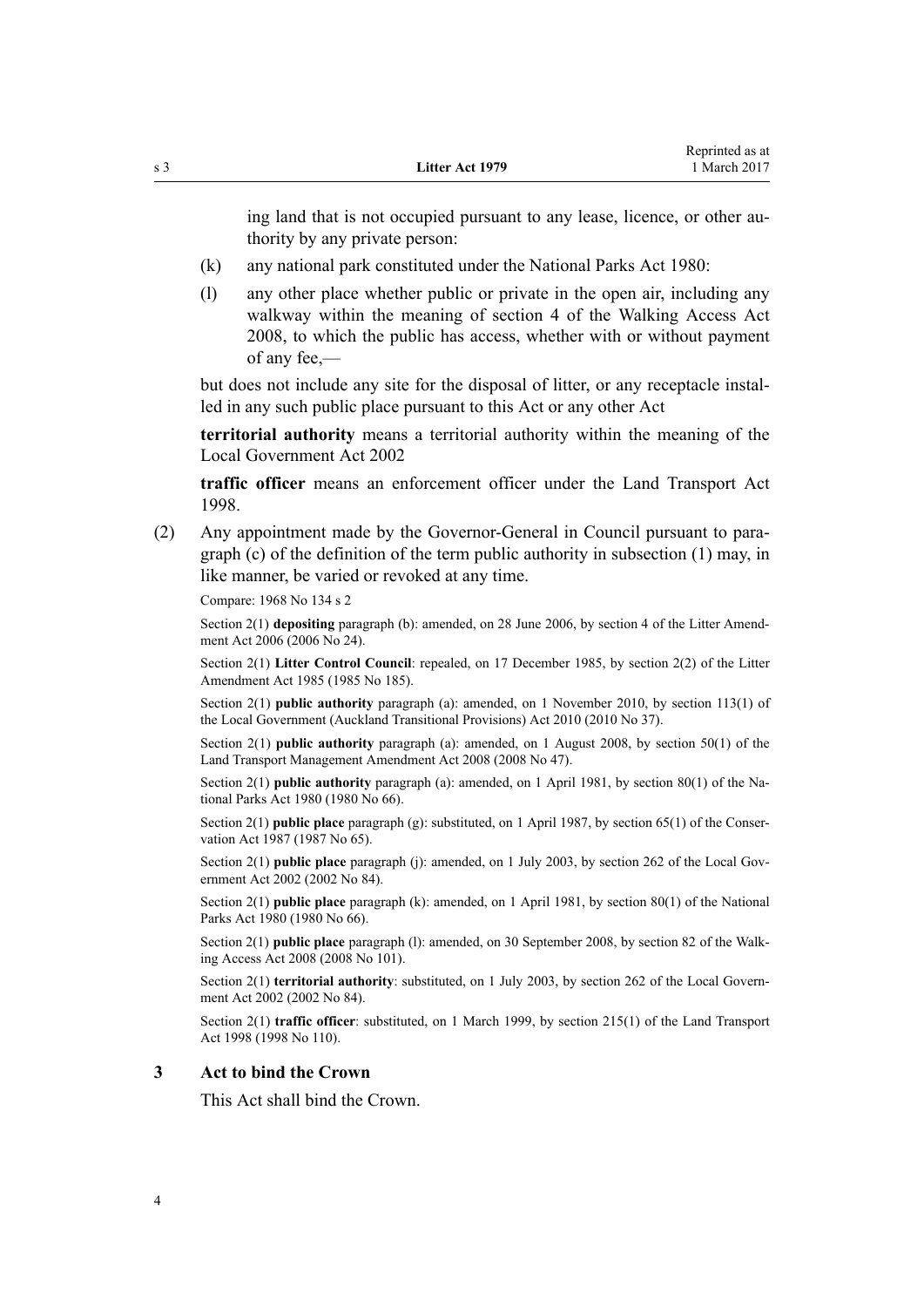# <span id="page-4-0"></span>**4 Responsibility for promotion of litter control**

Keep New Zealand Beautiful Incorporated shall be the body primarily responsible for the promotion of litter control in New Zealand.

Section 4: substituted, on 17 December 1985, by section 2(1) of the Litter Amendment Act 1985 (1985 No 185).

# *Litter Control Officers*

# **5 Litter Control Officers**

- (1) Every public authority may from time to time, either alone or jointly with another public authority or other public authorities, appoint any suitable person or persons (whether already employed by an authority or not) to be a Litter Control Officer to exercise the powers and duties conferred on the Officer by this Act—
	- (a) within the district or districts of the public authority or public authorities which appointed him and within any other area or place under the control of that authority or those authorities; or
	- (b) if the appointing authority or authorities think fit, within such part or parts of their district or districts or other areas or places under their control as they may specify in his warrant of appointment supplied under subsection (3).
- (2) Every such appointment shall be on such terms concerning remuneration and other conditions of employment as the appointing authority or authorities may determine.
- (3) The authority shall supply to every Officer appointed by it a written warrant evidencing the appointment, and the production of that warrant shall be sufficient proof of the appointment.
- (4) Every Officer shall, on the termination of his appointment, whether by removal from office or by resignation, surrender to the authority employing him his warrant of appointment.

Compare: 1968 No 134 s 4; 1970 No 80 s 2

Section 5(3): substituted, on 19 March 1990, by [section 2\(1\)](http://prd-lgnz-nlb.prd.pco.net.nz/pdflink.aspx?id=DLM203544) of the Litter Amendment Act 1990  $(1990 N<sub>0</sub> 9)$ .

Section 5(4): amended, on 19 March 1990, by [section 2\(2\)](http://prd-lgnz-nlb.prd.pco.net.nz/pdflink.aspx?id=DLM203544) of the Litter Amendment Act 1990 (1990 No 9).

# **6 Other Litter Control Officers**

- (1) The following persons shall by virtue of their office be deemed to have been appointed as Litter Control Officers:
	- (a) every constable:
	- (b) every traffic officer while he is acting in the exercise of his powers or the discharge of his duties in any place where he is authorised to exercise his jurisdiction as a traffic officer: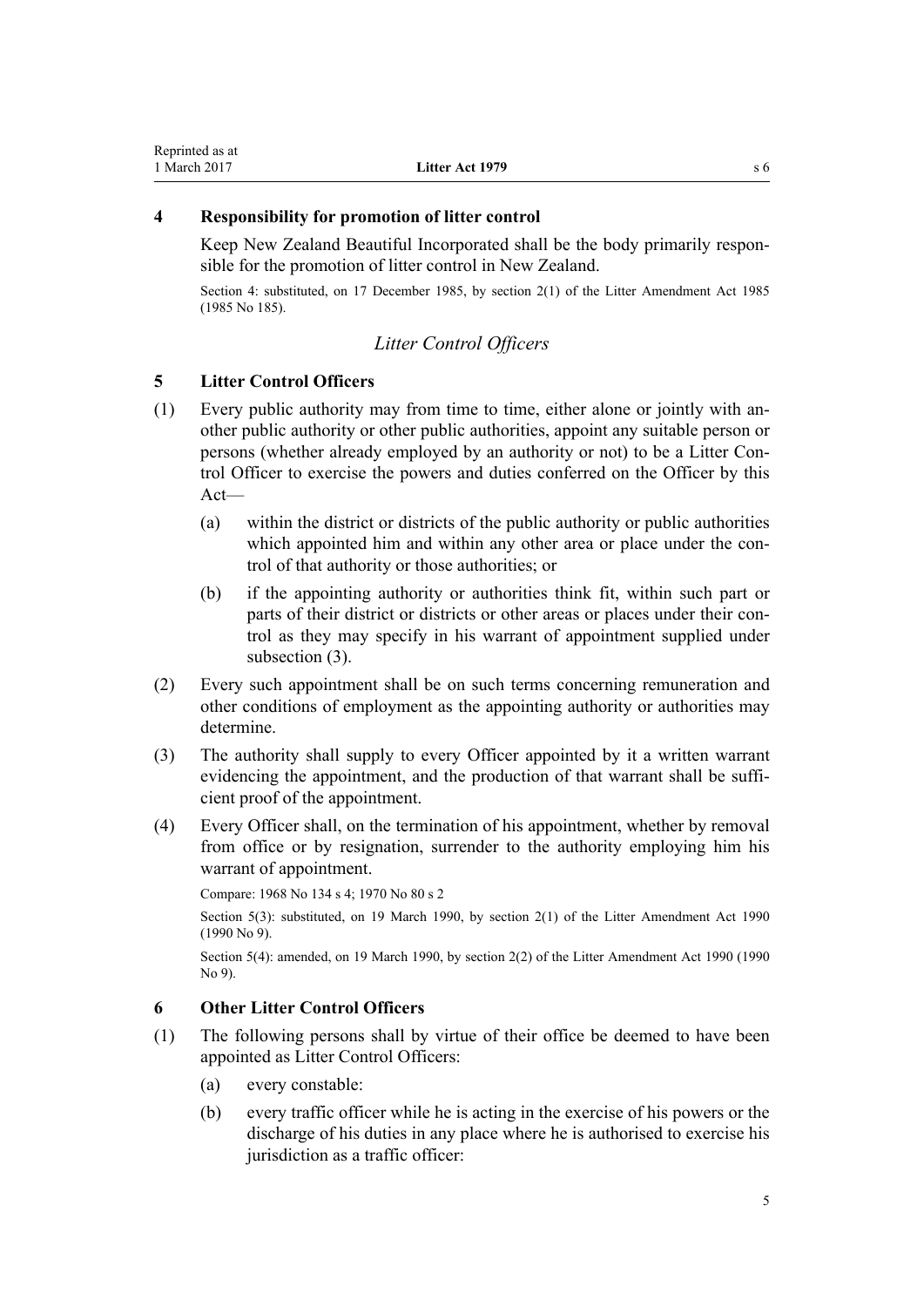- (c) every warranted officer within the meaning of the [Conservation Act](http://prd-lgnz-nlb.prd.pco.net.nz/pdflink.aspx?id=DLM103609) [1987](http://prd-lgnz-nlb.prd.pco.net.nz/pdflink.aspx?id=DLM103609):
- (d) every officer within the meaning of [section 93\(5\)](http://prd-lgnz-nlb.prd.pco.net.nz/pdflink.aspx?id=DLM444968) of the Reserves Act 1977 while he is acting in the exercise of his powers or the discharge of his duties in any public, nature, or scientific reserve (being in each case a reserve to which this Act applies) in respect of which he is for the time being authorised to act:
- (e) every harbourmaster appointed under [Part 3A](http://prd-lgnz-nlb.prd.pco.net.nz/pdflink.aspx?id=DLM5689750) of the Maritime Transport Act 1994 or pursuant to the Lake Taupo Regulations 1976 while acting in the exercise of his powers or the discharge of his duties in the harbour in respect of which he was appointed:
- (f) every enforcement officer and honorary enforcement officer within the meaning of the [Walking Access Act 2008](http://prd-lgnz-nlb.prd.pco.net.nz/pdflink.aspx?id=DLM1244000) while that officer is acting in the exercise of his or her powers and the discharge of his or her duties on any walkway:
- (g) any officer appointed pursuant to [section 196](http://prd-lgnz-nlb.prd.pco.net.nz/pdflink.aspx?id=DLM398601) or [section 197](http://prd-lgnz-nlb.prd.pco.net.nz/pdflink.aspx?id=DLM398602) of the Fisheries Act 1996, and any ranger appointed pursuant to [section 38](http://prd-lgnz-nlb.prd.pco.net.nz/pdflink.aspx?id=DLM277803) of the Wildlife Act 1953:
- (h) every ranger appointed under [section 40](http://prd-lgnz-nlb.prd.pco.net.nz/pdflink.aspx?id=DLM37984) of the National Parks Act 1980 while he is acting in the exercise of his powers and the discharge of his duties in any national park in respect of which he is authorised to act:
- (i) every warranted officer and honorary warranted officer who is warranted for the purposes of the [Te Urewera Act 2014](http://prd-lgnz-nlb.prd.pco.net.nz/pdflink.aspx?id=DLM6183600), while acting in the exercise and performance of powers and duties conferred and imposed by the Te Urewera Act 2014.
- (2) The production by any person of a warrant of appointment or other evidence that he holds an office mentioned in subsection (1) shall be sufficient evidence that he is an Officer for the purposes of this Act.
- (3) The Governor-General may, from time to time by Order in Council, appoint other persons, whether in groups or classes, to be Litter Control Officers; and may in like manner revoke or vary any appointment so made.

Compare: 1968 No 134 s 5; 1975 No 31 s 49

Section 6(1)(a): amended, on 1 October 2008, pursuant to [section 116\(a\)\(ii\)](http://prd-lgnz-nlb.prd.pco.net.nz/pdflink.aspx?id=DLM1102349) of the Policing Act 2008 (2008 No 72).

Section 6(1)(c): substituted, on 1 April 1987, by [section 65\(1\)](http://prd-lgnz-nlb.prd.pco.net.nz/pdflink.aspx?id=DLM106995) of the Conservation Act 1987 (1987) No 65).

Section 6(1)(e): amended, on 23 October 2013, by [section 90](http://prd-lgnz-nlb.prd.pco.net.nz/pdflink.aspx?id=DLM4698973) of the Maritime Transport Amendment Act 2013 (2013 No 84).

Section 6(1)(f): substituted, on 30 September 2008, by [section 82](http://prd-lgnz-nlb.prd.pco.net.nz/pdflink.aspx?id=DLM1244216) of the Walking Access Act 2008 (2008 No 101).

Section  $6(1)(g)$ : amended, on 1 October 2001, pursuant to section  $314(1)(v)$  of the Fisheries Act 1996 (1996 No 88).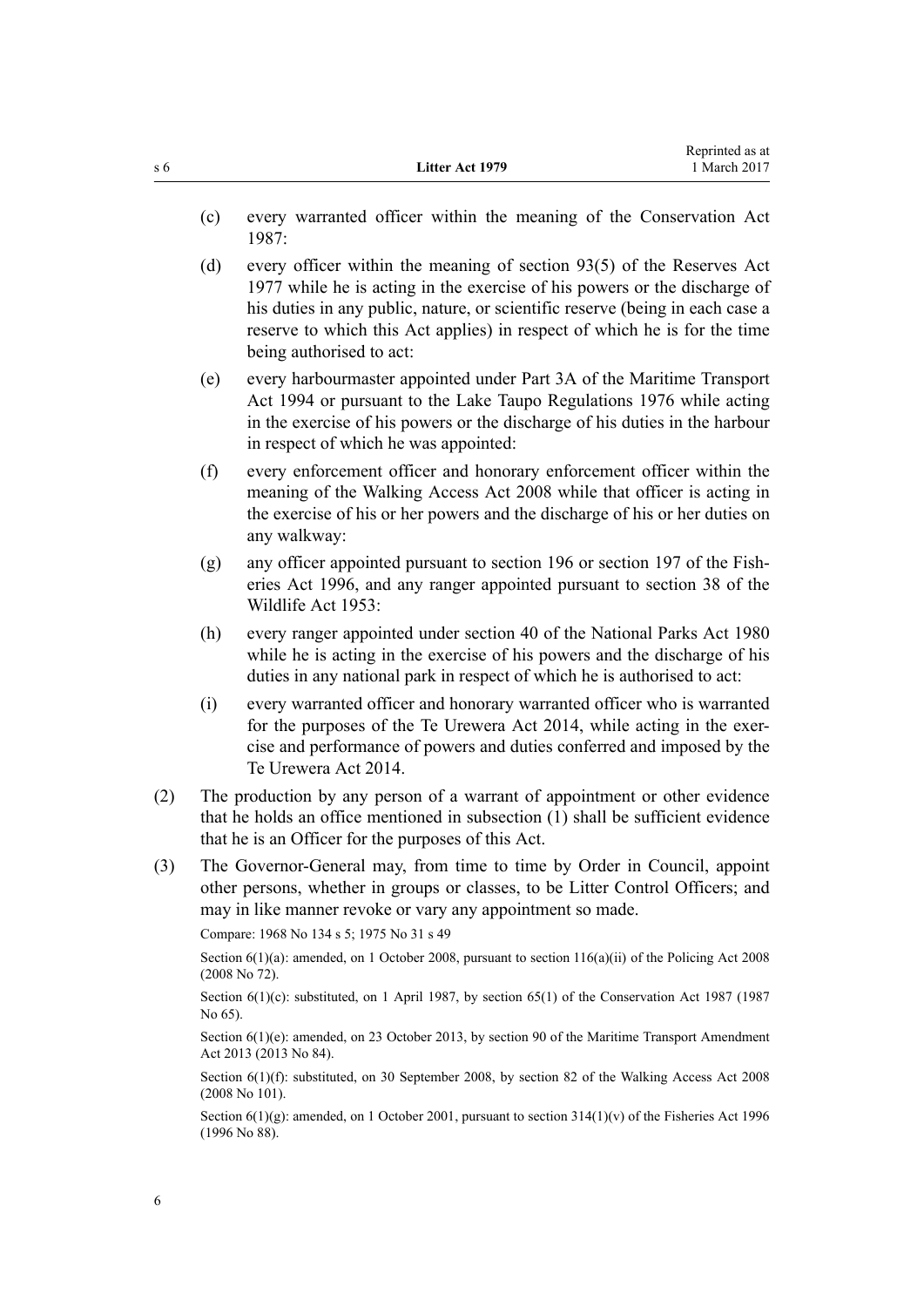<span id="page-6-0"></span>Section 6(1)(h): substituted, on 1 April 1981, by [section 80\(1\)](http://prd-lgnz-nlb.prd.pco.net.nz/pdflink.aspx?id=DLM38526) of the National Parks Act 1980 (1980) No 66).

Section 6(1)(i): inserted, on 28 July 2014, by [section 138](http://prd-lgnz-nlb.prd.pco.net.nz/pdflink.aspx?id=DLM6183949) of the Te Urewera Act 2014 (2014 No 51).

# **7 Powers and duties of Officers**

- (1) Every Officer appointed by a public authority who is for the time being in possession of his or her warrant of appointment, and every other Officer who is in possession of a warrant or other evidence of that Officer's authority to act as such, is authorised to enforce the provisions of this Act and may, without further authority than this section, summarily intervene to prevent any of the following:
	- (a) the deposit or attempted deposit of litter in any public place in which the Officer is authorised to act:
	- (b) the deposit or attempted deposit of litter from any such public place onto private land, if the Officer has good reason to believe the deposit or attempted deposit has been or is being made without the consent of the occupier of that private land:
	- (c) the wilful damage or attempted wilful damage of any litter receptacle in any such public place.
- (2) Where any such Officer finds a person depositing litter (whether inadvertently or otherwise) in a public place in which he is authorised to act or from any such public place onto private land without the consent of the occupier of that private land, or has good cause to believe that a person has deposited litter (whether inadvertently or otherwise) in or onto any such place or land, the Officer may require that person to remove the litter from that place or land and to dispose of it in such a manner as the Officer may direct or as will not contravene the provisions of this Act.
- (3) Where any such Officer has reasonable cause to believe litter has been deposited from any motor vehicle or trailer he may require the user or owner of the motor vehicle or trailer, on that motor vehicle or trailer being stationary, to give his name and place of residence and also the name and place of residence of any other person or persons whom the Officer has reason to believe deposited litter from that motor vehicle or trailer, and the user or owner of the motor vehicle or trailer shall on such demand give the information requested.
- (4) An Officer may, if permitted or requested to do so by the occupier of any private land, enter that land if so required for the discharge of his duty.
- (5) If any such Officer—
	- (a) finds a person committing an offence against—
		- (i) [section 15](#page-13-0) or [section 16](#page-13-0); or
		- (ii) [section 11](http://prd-lgnz-nlb.prd.pco.net.nz/pdflink.aspx?id=DLM53538) of the Summary Offences Act 1981, if the offence relates to any litter receptacle in any such public place; or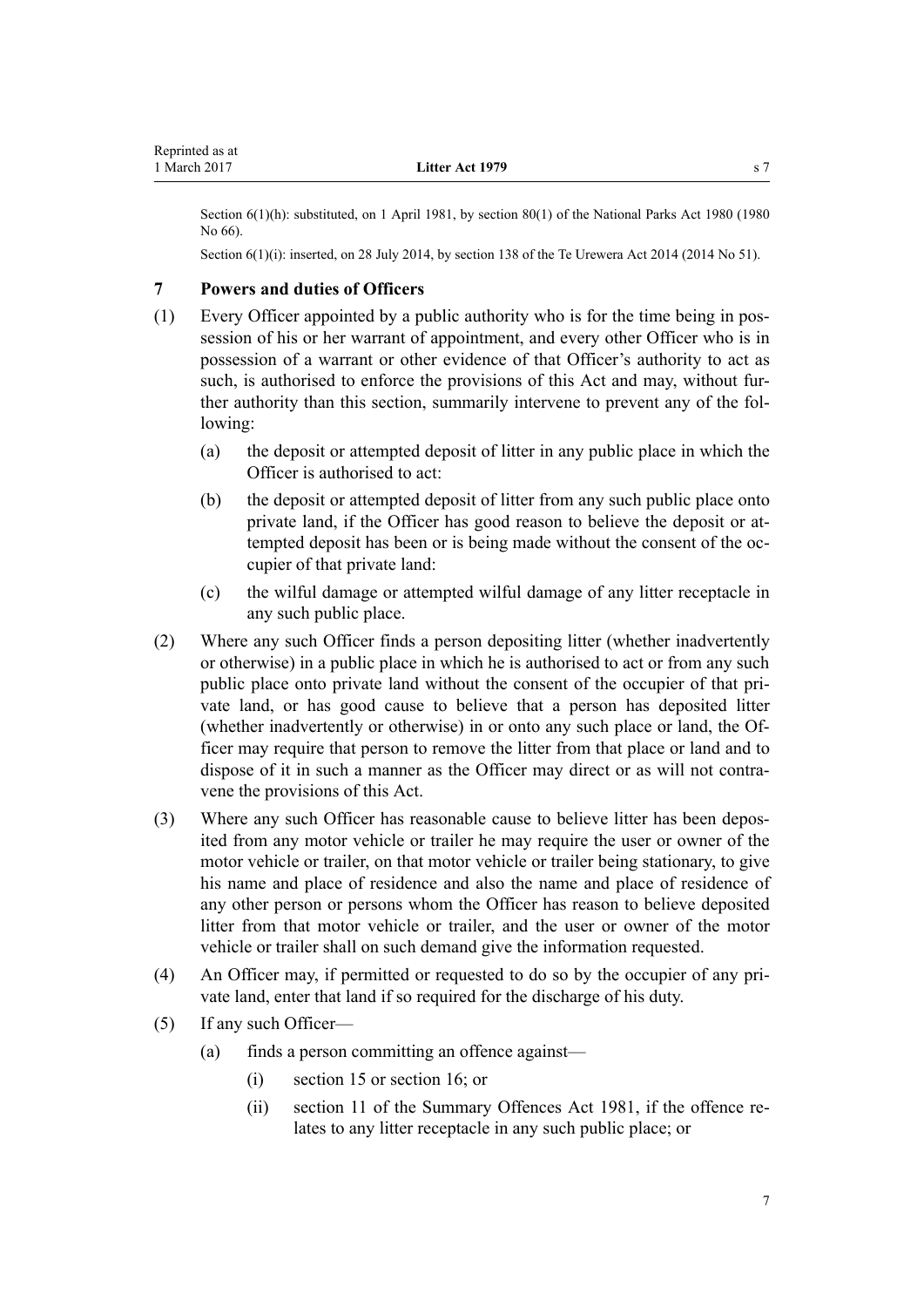<span id="page-7-0"></span>(b) has good cause to believe that a person has committed such an offence,—

the Officer may require that person to state his or her name and address.

Compare: 1968 No 134 ss 6, 7

Section 7(1): substituted, on 19 March 1990, by [section 4\(1\)](http://prd-lgnz-nlb.prd.pco.net.nz/pdflink.aspx?id=DLM203546) of the Litter Amendment Act 1990 (1990 No 9).

Section 7(5): substituted, on 19 March 1990, by [section 4\(2\)](http://prd-lgnz-nlb.prd.pco.net.nz/pdflink.aspx?id=DLM203546) of the Litter Amendment Act 1990 (1990 No 9).

#### **8 Litter Wardens**

- (1) Every public authority may from time to time, either alone or jointly with another public authority or public authorities, appoint in the same manner as is provided under [section 5](#page-4-0) for the appointment of Officers, any suitable person or persons (whether already employed by the authority or not) to be a Litter Warden, and may at any time revoke any such appointment so made.
- (2) Every Warden may exercise all the duties of an Officer, except such as may be specified in his warrant of appointment, in such public places under the control or within the district or districts of the authority or authorities which appointed him as may be so specified.
- (3) A Warden shall have all the powers and authorities of an Officer in carrying out his duties, but shall have no authority to act as an Officer for the purposes of [section 10](#page-8-0) or to issue an infringement notice under [section 14](#page-11-0).
- (4) The Governor-General may, from time to time by Order in Council, appoint any persons, whether in groups or classes, to be Wardens; and may in like manner revoke or vary any appointment so made.

# *Powers and duties of public authorities and others*

# **9 Receptacles to be provided in public places**

- (1) Every person, public authority, and department of State shall at all times provide and maintain in every public place under his or its control or management where litter is likely to be deposited, such number of litter receptacles of suitable construction and design for the temporary deposit of litter as may reasonably be necessary to keep the place free from litter.
- (2) Where litter generated on or attributable to any particular land or premises is likely to be carried or to otherwise escape from that land or those premises onto a public place, the public authority in control of the public place or within whose district it is situated may require the occupier of the land or premises to take all reasonable steps to prevent such litter being carried or escaping onto the public place.
- (3) Where it can be shown that excessive litter is attributable to or emanates from any particular land or premises, the public authority in whose district or jurisdiction that land or premises is situated may require the occupier of the land or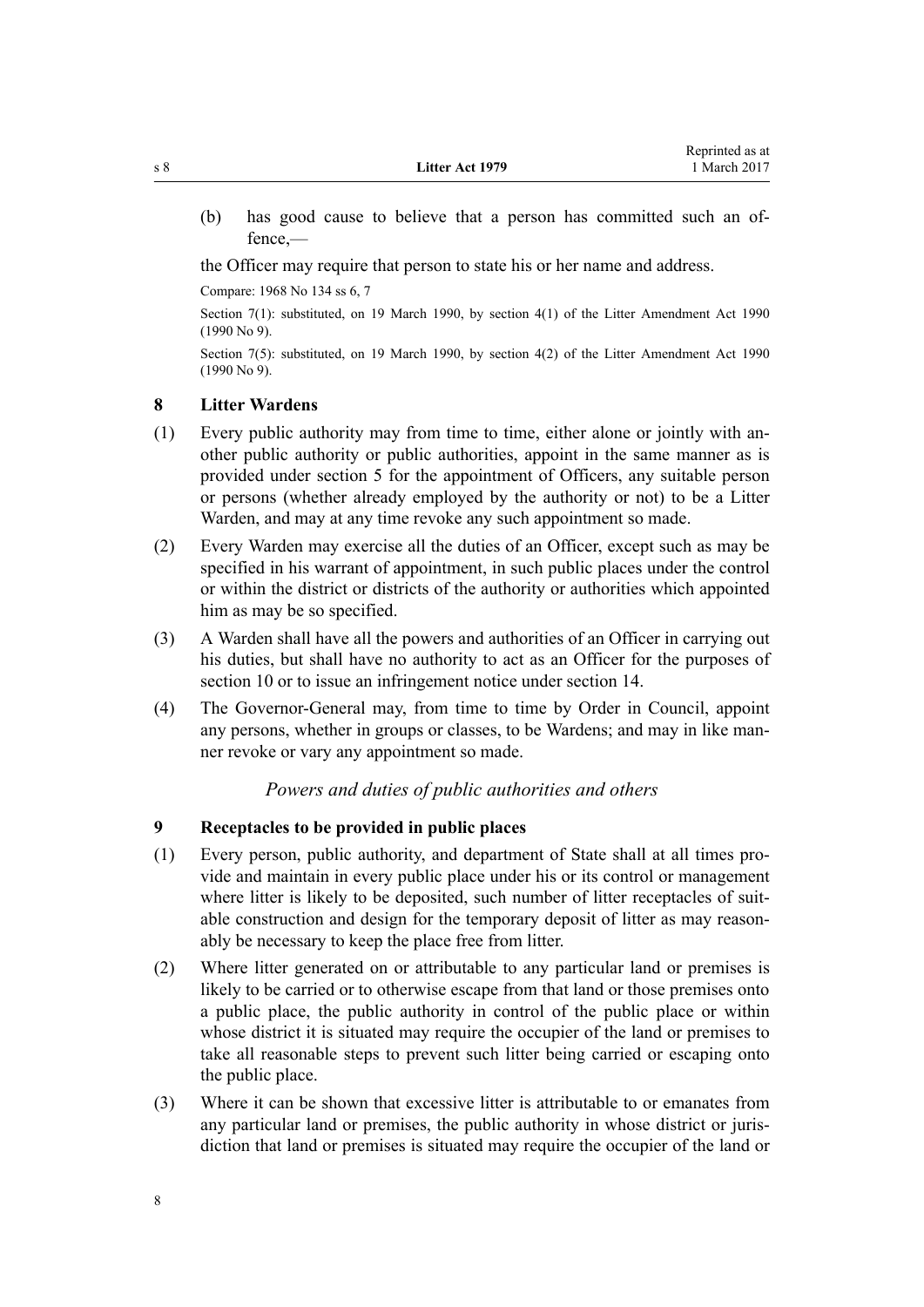<span id="page-8-0"></span>premises to provide and maintain such number of litter receptacles of suitable construction or design in any public place adjacent to or within the vicinity of the land or premises for the temporary deposit of litter as may reasonably be necessary to ensure that the public place may be kept free of that litter.

- (4) Where any occupier fails to comply with any proper request of a public authority to take reasonable steps to prevent litter being carried or escaping under subsection (2) or to provide suitable litter receptacles in accordance with subsection (3), the authority itself may take those steps or provide and install those receptacles, and may recover the cost of so doing from the occupier as a debt due to the public authority.
- (5) Every public authority shall also make appropriate provision for the emptying of the contents of litter receptacles situated within public places under its control or in its district and for the removal and disposal of those contents. The work shall be executed promptly, efficiently, and at regular and prescribed intervals to the satisfaction of the Medical Officer of Health appointed for the health district in which the public place is situated.
- (6) *[Repealed]*

```
Compare: 1968 No 134 s 8
```
Section 9(6): repealed, on 1 July 2003, by [section 262](http://prd-lgnz-nlb.prd.pco.net.nz/pdflink.aspx?id=DLM174088) of the Local Government Act 2002 (2002) No 84).

# **10 Territorial authority may require occupier of private land to clear litter**

- (1) Any territorial authority may serve or cause a Litter Control Officer appointed by it to serve, on its behalf, on the occupier of any private land or any land vested in or controlled by the Crown or any local authority (within the meaning of [section 5\(1\)](http://prd-lgnz-nlb.prd.pco.net.nz/pdflink.aspx?id=DLM170881) of the Local Government Act 2002) a notice in writing requiring the occupier, to the satisfaction of an Officer,—
	- (a) to clear away, or remove, from the land; or
	- (b) to clean up; or
	- (c) to screen, cover, or otherwise obscure from view—

such litter as may be specified in the notice within 14 days or such further time as may be so specified, being litter which, in the opinion of the territorial authority, tends to grossly deface or to defile the area in which the private land is sited.

- (2) If, upon the representations of an occupier served with a notice under subsection (1), an Officer is satisfied that steps have been taken to comply with the requirements of the notice but the occupier has been prevented by reasonable cause from completing the necessary work within the time specified, the Officer may extend the time specified for such further period as he thinks fit.
- (3) Every person receiving a notice under subsection (1) may object to the requirements of the notice within 14 days after its receipt on the grounds that those requirements are unreasonable.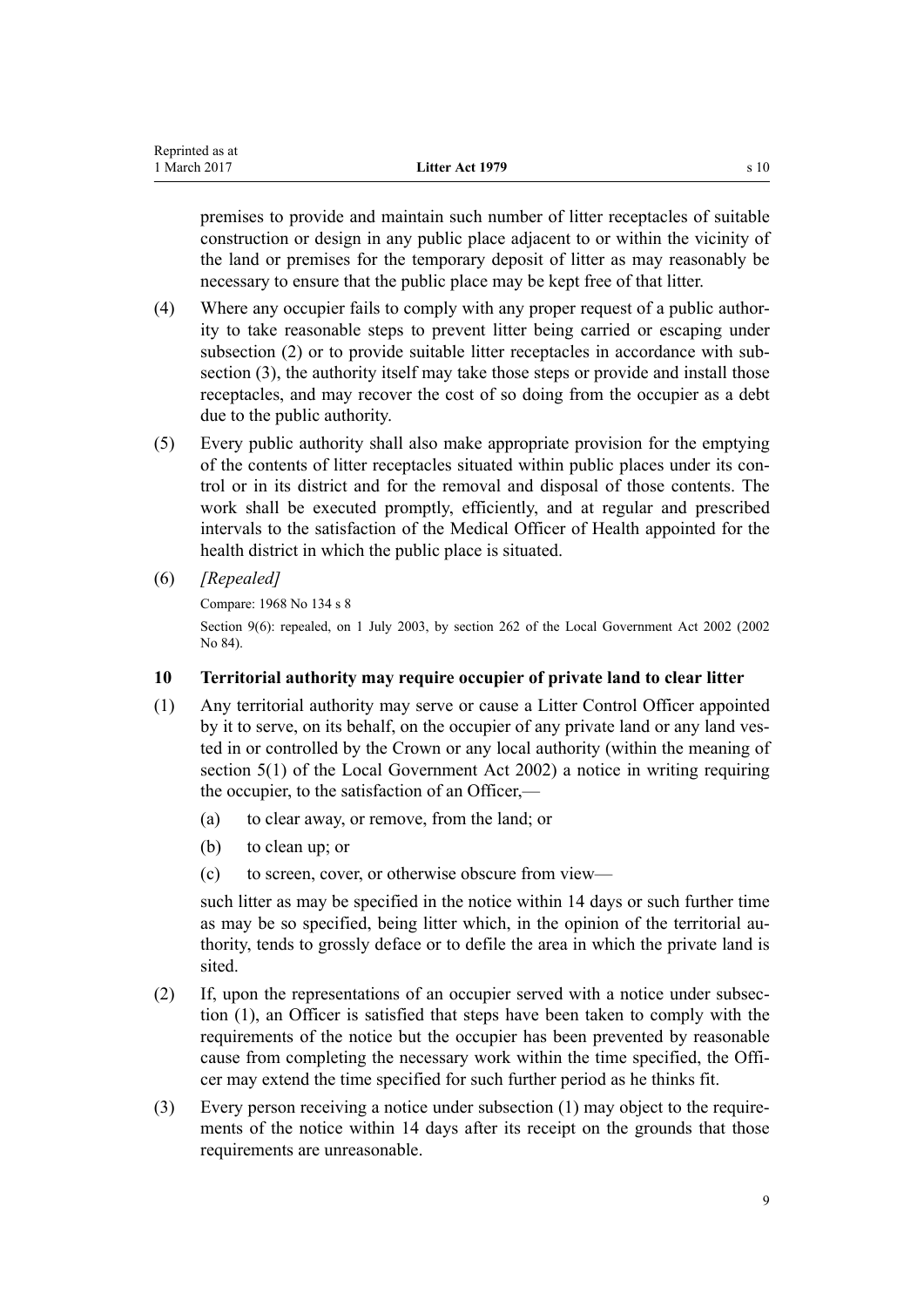|      |                 | Reprinted as at |
|------|-----------------|-----------------|
| s 10 | Litter Act 1979 | 1 March 2017    |

- (4) Every objection shall be made in writing to the territorial authority by which or on behalf of which the notice was issued. The territorial authority shall appoint a time and place for hearing the objection, and shall give reasonable notice of that time and place to the objector who shall be entitled to be present and, if present at that time and place, to be heard.
- (5) The territorial authority may, after hearing an objection, confirm, cancel, or vary the requirements of the notice, and shall, within 14 days after the hearing, give to the objector written notice of its decision.
- (6) Subject to this section, every territorial authority, in hearing any objection under this section, may regulate its own procedure.
- (7) Every objector dissatisfied with the decision of a territorial authority under this section may, within 14 days after receiving any notice under subsection (5), appeal against the decision to the District Court by way of originating application under the rules of that court.
- (8) The court, on the hearing of the appeal, may confirm or reverse the decision appealed against or make such other order as the case requires, or may refer the matter back, together with its reasons for doing so, to the territorial authority for reconsideration.
- (9) To the extent that any requirements of a notice under subsection (1) is the subject of an objection or appeal under this section, the notice shall be suspended until the objection or appeal is determined.
- (10) Every occupier commits an offence who, having been served with a notice under this section,—
	- (a) fails to comply with that notice (not being a notice that has been suspended under subsection (9)) within the time specified in the notice or within the time as extended under subsection (2):
	- (b) fails to comply with any notice varied or confirmed by a territorial authority or a District Court Judge under this section within the time specified by the territorial authority or the District Court Judge.
- (11) Every person who commits an offence against subsection (10) is liable on conviction,—
	- (a) in the case of a natural person, to a fine not exceeding \$500 for each day on which the failure continues; or
	- (b) in the case of a corporation, to a fine not exceeding \$2,000 for each day on which the failure continues.

Section 10(1): amended, on 1 July 2003, by [section 262](http://prd-lgnz-nlb.prd.pco.net.nz/pdflink.aspx?id=DLM174088) of the Local Government Act 2002 (2002 No 84).

Section 10(1): amended, on 19 March 1990, by [section 5\(1\)](http://prd-lgnz-nlb.prd.pco.net.nz/pdflink.aspx?id=DLM203547) of the Litter Amendment Act 1990 (1990 No 9).

Section 10(3): amended, on 19 March 1990, by [section 5\(2\)](http://prd-lgnz-nlb.prd.pco.net.nz/pdflink.aspx?id=DLM203547) of the Litter Amendment Act 1990 (1990) No 9).

10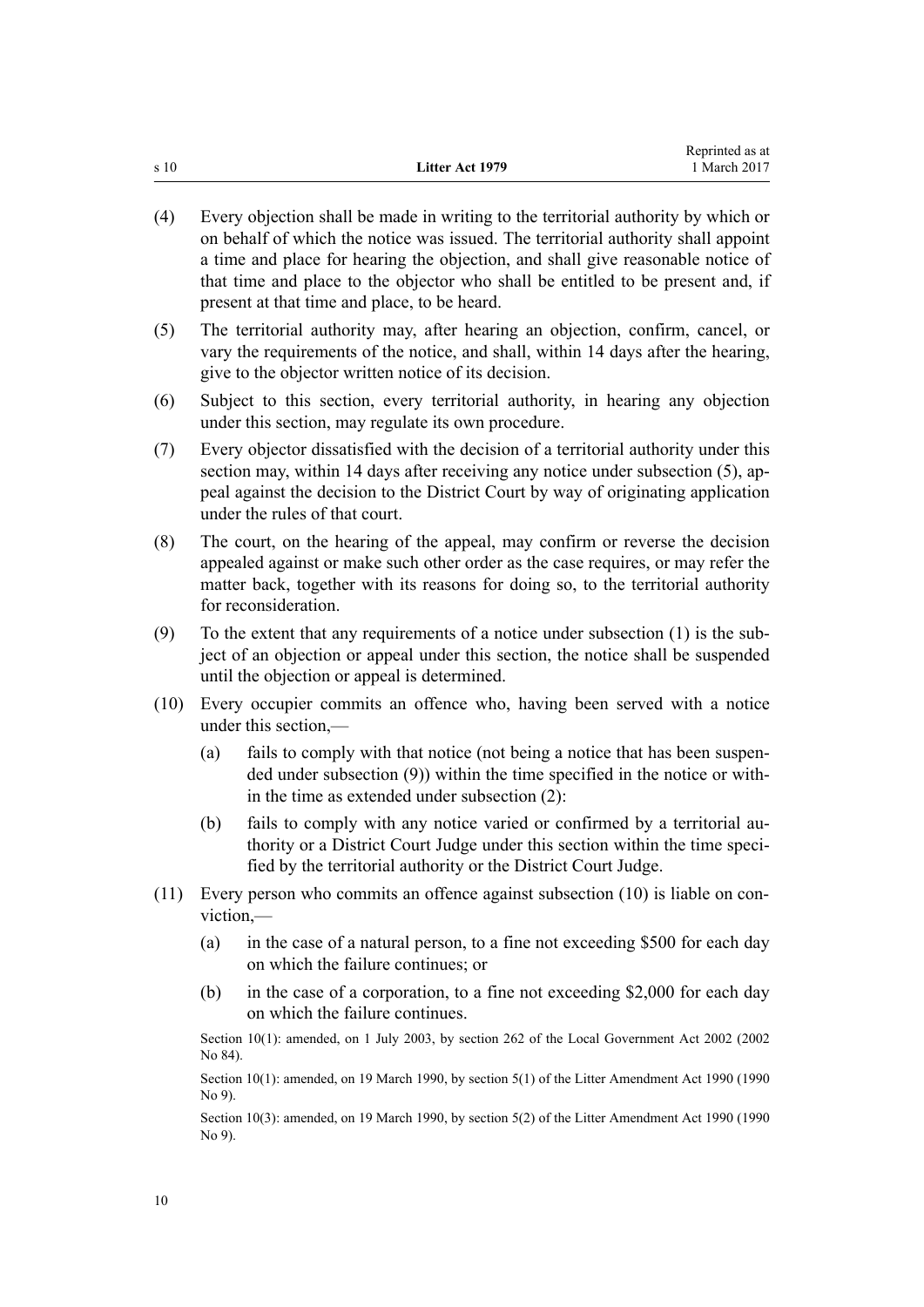<span id="page-10-0"></span>Section 10(7): amended, on 1 March 2017, by [section 261](http://prd-lgnz-nlb.prd.pco.net.nz/pdflink.aspx?id=DLM6942680) of the District Court Act 2016 (2016) No 49).

Section 10(10)(a): amended, on 28 June 2006, by [section 5\(1\)](http://prd-lgnz-nlb.prd.pco.net.nz/pdflink.aspx?id=DLM373586) of the Litter Amendment Act 2006 (2006 No 24).

Section 10(10)(b): amended, on 28 June 2006, by [section 5\(1\)](http://prd-lgnz-nlb.prd.pco.net.nz/pdflink.aspx?id=DLM373586) of the Litter Amendment Act 2006 (2006 No 24).

Section 10(10)(b): amended, on 1 April 1980, pursuant to [section 18\(2\)](http://prd-lgnz-nlb.prd.pco.net.nz/pdflink.aspx?id=DLM35085) of the District Courts Amendment Act 1979 (1979 No 125).

Section 10(11): substituted, on 19 March 1990, by [section 5\(3\)](http://prd-lgnz-nlb.prd.pco.net.nz/pdflink.aspx?id=DLM203547) of the Litter Amendment Act 1990 (1990 No 9).

Section 10(11): amended, on 1 July 2013, by [section 413](http://prd-lgnz-nlb.prd.pco.net.nz/pdflink.aspx?id=DLM3360714) of the Criminal Procedure Act 2011 (2011 No 81).

Section  $10(11)(a)$ : amended, on 28 June 2006, by section  $5(2)(a)$  of the Litter Amendment Act 2006 (2006 No 24).

Section 10(11)(a): amended, on 28 June 2006, by [section 5\(2\)\(b\)](http://prd-lgnz-nlb.prd.pco.net.nz/pdflink.aspx?id=DLM373586) of the Litter Amendment Act 2006 (2006 No 24).

Section 10(11)(b): amended, on 28 June 2006, by [section 5\(2\)\(c\)](http://prd-lgnz-nlb.prd.pco.net.nz/pdflink.aspx?id=DLM373586) of the Litter Amendment Act 2006 (2006 No 24).

Section 10(11)(b): amended, on 28 June 2006, by [section 5\(2\)\(d\)](http://prd-lgnz-nlb.prd.pco.net.nz/pdflink.aspx?id=DLM373586) of the Litter Amendment Act 2006 (2006 No 24).

# **11 Local or public authority may make grants, etc, for the abatement or prevention of litter**

Any local authority within the meaning of [section 5\(1\)](http://prd-lgnz-nlb.prd.pco.net.nz/pdflink.aspx?id=DLM170881) of the Local Government Act 2002 or any public authority may, notwithstanding anything to the contrary in the enactment or instrument constituting it, from time to time for the purpose of abating or preventing litter—

- (a) make grants of such amounts as it thinks fit to any organisation (not established for the purpose of making a profit):
- (b) spend such sums of money as it thinks fit on any scheme or campaign for the abatement or prevention of litter.

```
Compare: 1968 No 134 s 9
```
Section 11: amended, on 1 July 2003, by [section 262](http://prd-lgnz-nlb.prd.pco.net.nz/pdflink.aspx?id=DLM174088) of the Local Government Act 2002 (2002 No 84).

#### **12 Public authorities may make bylaws**

Every public authority, whether alone or acting jointly for the purposes of this Act with another public authority or public authorities, may from time to time make such bylaws as it thinks fit to give effect to the provisions of this Act.

# *Infringement notices*

# **13 Territorial authorities may adopt infringement notice provisions**

(1) This section and [section 14](#page-11-0) shall be in force only within the district of a territorial authority which has adopted them pursuant to subsection (2).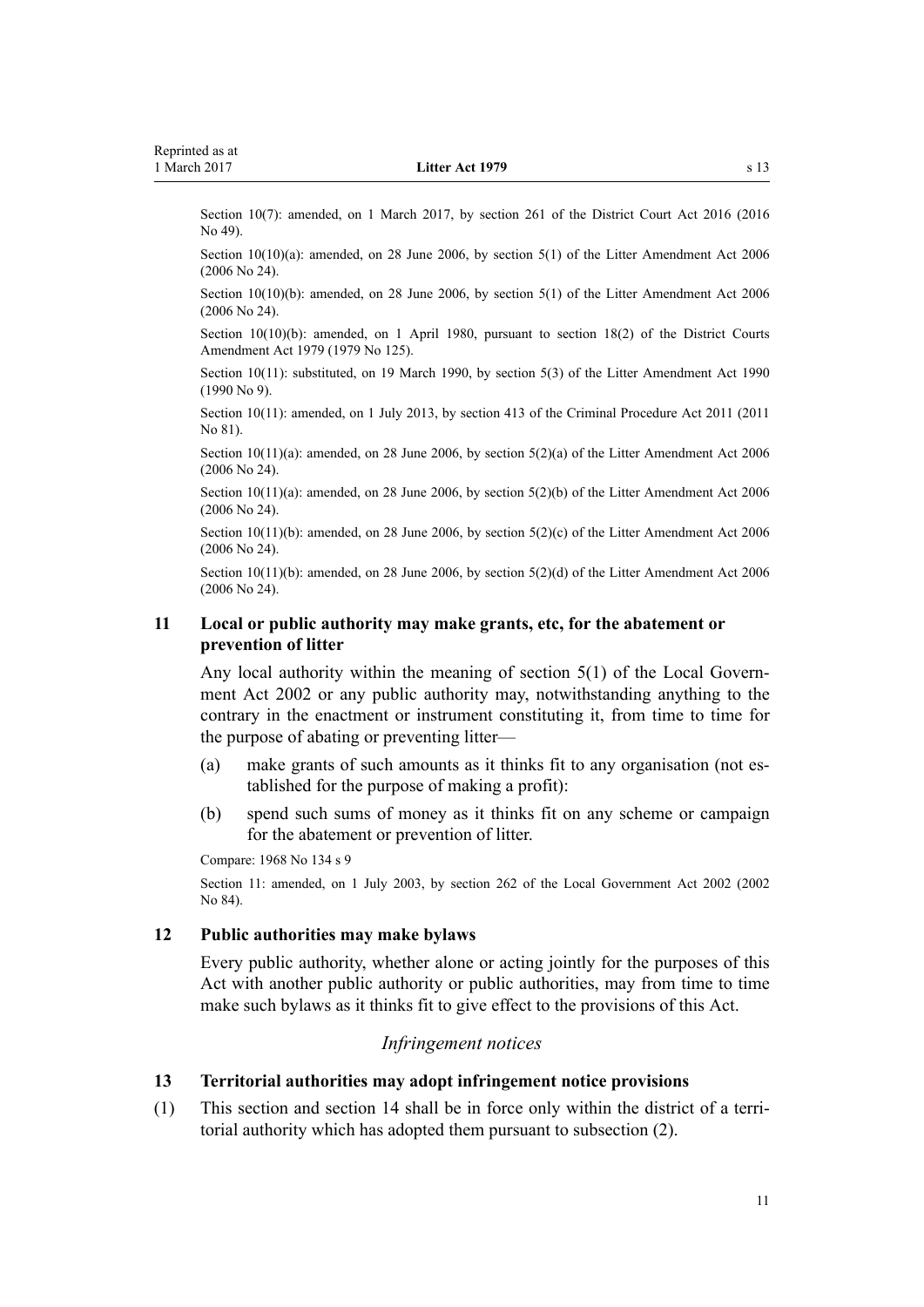<span id="page-11-0"></span>

|      |                 | Reprinted as at |
|------|-----------------|-----------------|
| s 14 | Litter Act 1979 | 1 March 2017    |

- (2) Any territorial authority which has appointed any Officer (other than a Warden) pursuant to this Act whether alone or jointly with another public authority or other public authorities or which has appointed any traffic officers may, by resolution, adopt the provisions of this section and section 14 to apply in respect of any infringement offence committed within its district.
- (2A) A territorial authority may not pass a resolution under subsection (1) unless it has given at least 14 days' public notice of its intention to do so.
- (3) Every resolution under subsection (2) shall specify the nature of the infringement offence or offences and the fee (in this section and in section 14 referred to as the **infringement fee**) payable in respect of any such offence.
- (4) No infringement fee shall exceed \$400.
- (5) Where any person is alleged to have committed an infringement offence, that person may either—
	- (a) be proceeded against by filing a charging document under [section 14](http://prd-lgnz-nlb.prd.pco.net.nz/pdflink.aspx?id=DLM3360057) of the Criminal Procedure Act 2011; or
	- (b) be served with an infringement notice as provided in section 14.
- (6) No infringement notice shall be issued by a Warden nor by any person deemed to be an Officer under section  $6(1)(c)$ ,  $(d)$ ,  $(f)$ ,  $(h)$ , or  $(i)$ .

Section 13(2): amended, on 1 July 2003, by [section 262](http://prd-lgnz-nlb.prd.pco.net.nz/pdflink.aspx?id=DLM174088) of the Local Government Act 2002 (2002) No 84).

Section 13(2A): inserted, on 1 July 2003, by [section 262](http://prd-lgnz-nlb.prd.pco.net.nz/pdflink.aspx?id=DLM174088) of the Local Government Act 2002 (2002) No 84).

Section 13(3): amended, on 1 July 2003, by [section 262](http://prd-lgnz-nlb.prd.pco.net.nz/pdflink.aspx?id=DLM174088) of the Local Government Act 2002 (2002 No 84).

Section 13(4): amended, on 28 June 2006, by [section 6](http://prd-lgnz-nlb.prd.pco.net.nz/pdflink.aspx?id=DLM373587) of the Litter Amendment Act 2006 (2006) No 24).

Section 13(5)(a): replaced, on 1 July 2013, by [section 413](http://prd-lgnz-nlb.prd.pco.net.nz/pdflink.aspx?id=DLM3360714) of the Criminal Procedure Act 2011 (2011) No 81).

# **14 Infringement notices**

- (1) Where a Litter Control Officer observes a person committing an infringement offence or has reasonable cause to believe such an offence is being or has just been committed by that person, an infringement notice in respect of that offence may be issued to that person by that Officer.
- (2) An infringement notice may be served—
	- (a) by delivering it personally to the person who appears to have committed the infringement offence; or
	- (b) by sending it by post addressed to him at his last known place of residence or business.
- (3) An infringement notice sent to a person by post pursuant to subsection (2)(b) shall be deemed to have been served on the person when it was so posted.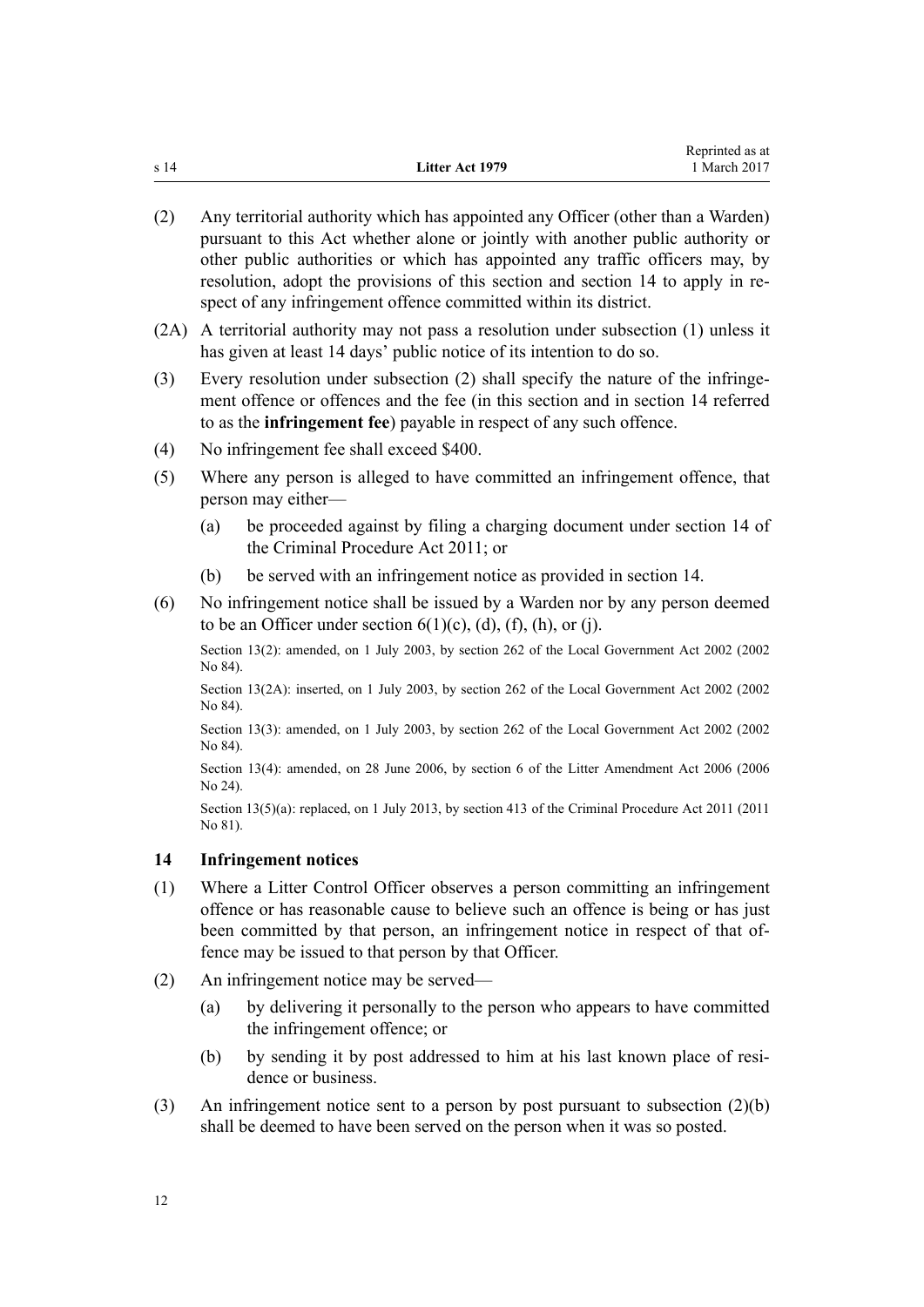| Reprinted as at |                 |  |
|-----------------|-----------------|--|
| 1 March 2017    | Litter Act 1979 |  |
|                 |                 |  |

- (4) Every infringement notice shall be in such form as the Governor-General may from time to time by [Order in Council](http://prd-lgnz-nlb.prd.pco.net.nz/pdflink.aspx?id=DLM405458) prescribe, and shall contain the following particulars:
	- (a) such details of the alleged infringement offence as are sufficient fairly to inform a person of the time, place, and nature of the alleged offence; and
	- (b) the amount of the infringement fee for the offence; and
	- (c) the address at which the infringement fee may be paid; and
	- (d) the time within which the infringement fee may be paid; and
	- (e) a summary of the provisions of [section 21\(10\)](http://prd-lgnz-nlb.prd.pco.net.nz/pdflink.aspx?id=DLM311346) of the Summary Proceedings Act 1957; and
	- (f) a statement of the right of the person served with the notice to request a hearing; and
	- (g) a statement of the consequences if the person served with the notice does not pay the infringement fee and does not make a request for a hearing; and
	- (h) such other particulars as are prescribed.
- (5) *[Repealed]*
- (6) *[Repealed]*
- (7) *[Repealed]*
- (8) A territorial authority shall keep a record of every infringement notice issued pursuant to this section and of every payment made in respect of that notice for a period of at least 12 months from the date of issue or, as the case may be, of payment.
- (9) For the purposes of this section, a territorial authority may delegate its powers and functions under this section to a committee of the territorial authority or to its chief executive but to no other person.

Section 14(2)(b): amended, on 1 November 1987, by [section 17](http://prd-lgnz-nlb.prd.pco.net.nz/pdflink.aspx?id=DLM122239) of the Summary Proceedings Amendment Act 1987 (1987 No 165).

Section 14(3): substituted, on 1 November 1987, by [section 17](http://prd-lgnz-nlb.prd.pco.net.nz/pdflink.aspx?id=DLM122239) of the Summary Proceedings Amendment Act 1987 (1987 No 165).

Section 14(3): amended, on 1 July 2013, by [section 413](http://prd-lgnz-nlb.prd.pco.net.nz/pdflink.aspx?id=DLM3360714) of the Criminal Procedure Act 2011 (2011 No 81).

Section 14(4): substituted: on 1 November 1987, by [section 17](http://prd-lgnz-nlb.prd.pco.net.nz/pdflink.aspx?id=DLM122239) of the Summary Proceedings Amendment Act 1987 (1987 No 165).

Section 14(5): repealed, on 1 November 1987, by [section 17](http://prd-lgnz-nlb.prd.pco.net.nz/pdflink.aspx?id=DLM122239) of the Summary Proceedings Amendment Act 1987 (1987 No 165).

Section 14(6): repealed, on 1 November 1987, by [section 17](http://prd-lgnz-nlb.prd.pco.net.nz/pdflink.aspx?id=DLM122239) of the Summary Proceedings Amendment Act 1987 (1987 No 165).

Section 14(7): repealed, on 1 November 1987, by [section 17](http://prd-lgnz-nlb.prd.pco.net.nz/pdflink.aspx?id=DLM122239) of the Summary Proceedings Amendment Act 1987 (1987 No 165).

Section 14(9): amended, on 1 July 2003, by [section 262](http://prd-lgnz-nlb.prd.pco.net.nz/pdflink.aspx?id=DLM174088) of the Local Government Act 2002 (2002 No 84).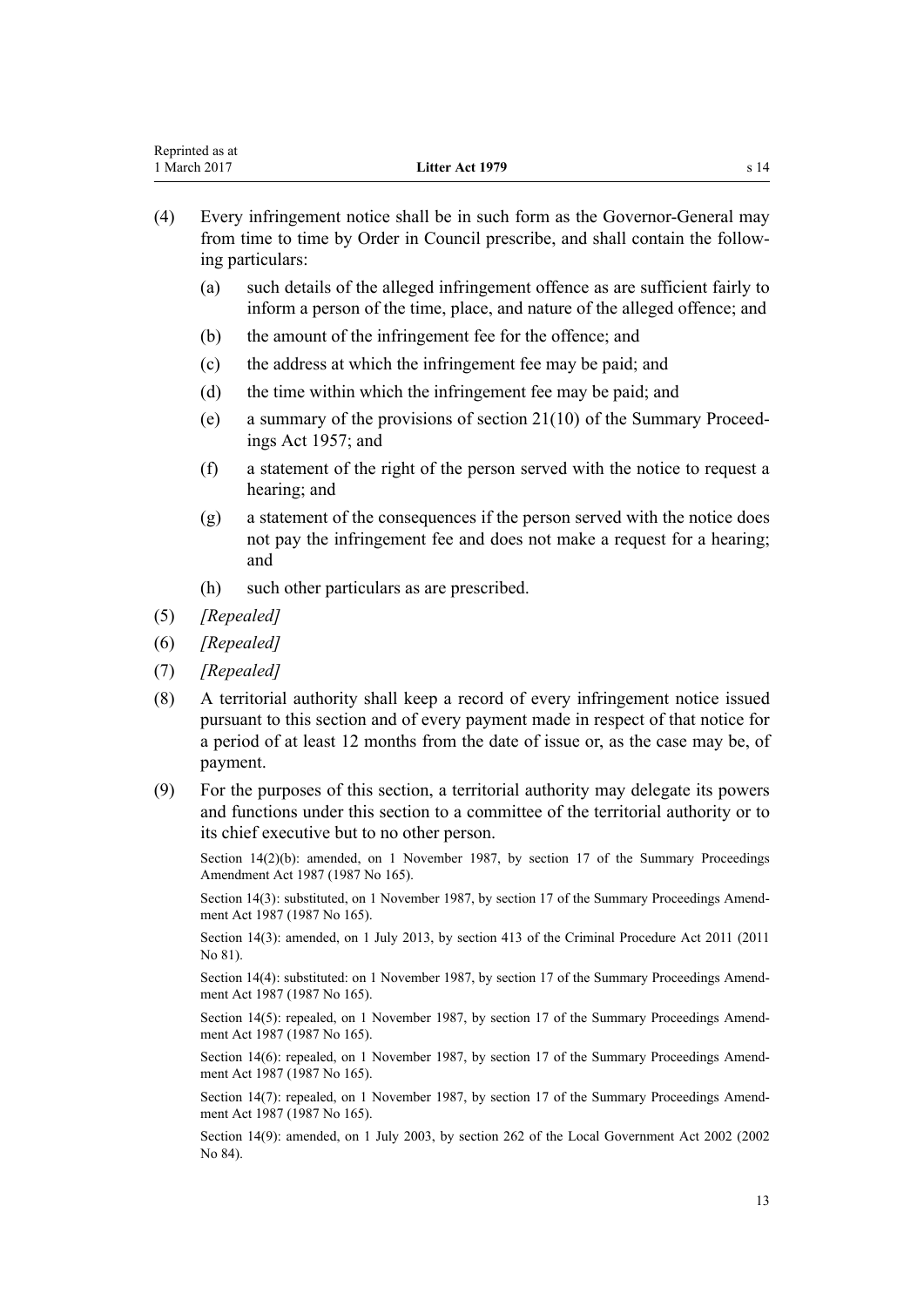#### <span id="page-13-0"></span>**14A Entitlement to infringement fees**

A territorial authority may retain the infringement fee received by it for an infringement offence if the infringement notice was issued by a Litter Control Officer appointed by the territorial authority.

Section 14A: inserted, on 28 June 2006, by [section 7](http://prd-lgnz-nlb.prd.pco.net.nz/pdflink.aspx?id=DLM373588) of the Litter Amendment Act 2006 (2006 No 24).

# *Offences and penalties*

# **15 Deposit of litter in public place or on private land**

- (1) Every person commits an offence and is liable on conviction, in the case of an individual, to a fine not exceeding \$5,000 or, in the case of a body corporate, to a fine not exceeding \$20,000, who deposits any litter or, having deposited any litter, leaves it—
	- (a) in or on a public place; or
	- (b) in or on private land without the consent of its occupier.
- (1A) Subsection (1) is subject to subsection (2).
- (2) Where any person commits an offence against subsection (1), and the litter deposited is of such a nature as is likely to endanger any person or to cause physical injury or disease or infection to any person coming into contact with it (being in particular any bottle whether broken or not, glass, article containing glass, sharp or jagged material, or any substance of a toxic or poisonous nature) that person is liable on conviction—
	- (a) in the case of an individual, to imprisonment for a term not exceeding 1 month, or to a fine not exceeding \$7,500, or to both; or
	- (b) in the case of a body corporate, to a fine not exceeding \$30,000.

Compare: 1968 No 134 s 10

Section 15(1): substituted, on 28 June 2006, by [section 8\(1\)](http://prd-lgnz-nlb.prd.pco.net.nz/pdflink.aspx?id=DLM373590) of the Litter Amendment Act 2006 (2006) No 24).

Section 15(1): amended, on 1 July 2013, by [section 413](http://prd-lgnz-nlb.prd.pco.net.nz/pdflink.aspx?id=DLM3360714) of the Criminal Procedure Act 2011 (2011 No 81).

Section 15(1A): inserted, on 28 June 2006, by [section 8\(1\)](http://prd-lgnz-nlb.prd.pco.net.nz/pdflink.aspx?id=DLM373590) of the Litter Amendment Act 2006 (2006 No 24).

Section 15(2): amended, on 1 July 2013, by [section 413](http://prd-lgnz-nlb.prd.pco.net.nz/pdflink.aspx?id=DLM3360714) of the Criminal Procedure Act 2011 (2011 No 81).

Section 15(2)(a): amended, on 28 June 2006, by [section 8\(2\)\(a\)](http://prd-lgnz-nlb.prd.pco.net.nz/pdflink.aspx?id=DLM373590) of the Litter Amendment Act 2006 (2006 No 24).

Section 15(2)(b): amended, on 28 June 2006, by [section 8\(2\)\(b\)](http://prd-lgnz-nlb.prd.pco.net.nz/pdflink.aspx?id=DLM373590) of the Litter Amendment Act 2006 (2006 No 24).

#### **16 Wilful breaking of bottles or glass**

Every person commits an offence, and is liable on conviction to imprisonment for a term not exceeding 1 month or to a fine not exceeding \$7,500, or to both, who wilfully breaks any bottle, or any glass, or any article made of glass, in or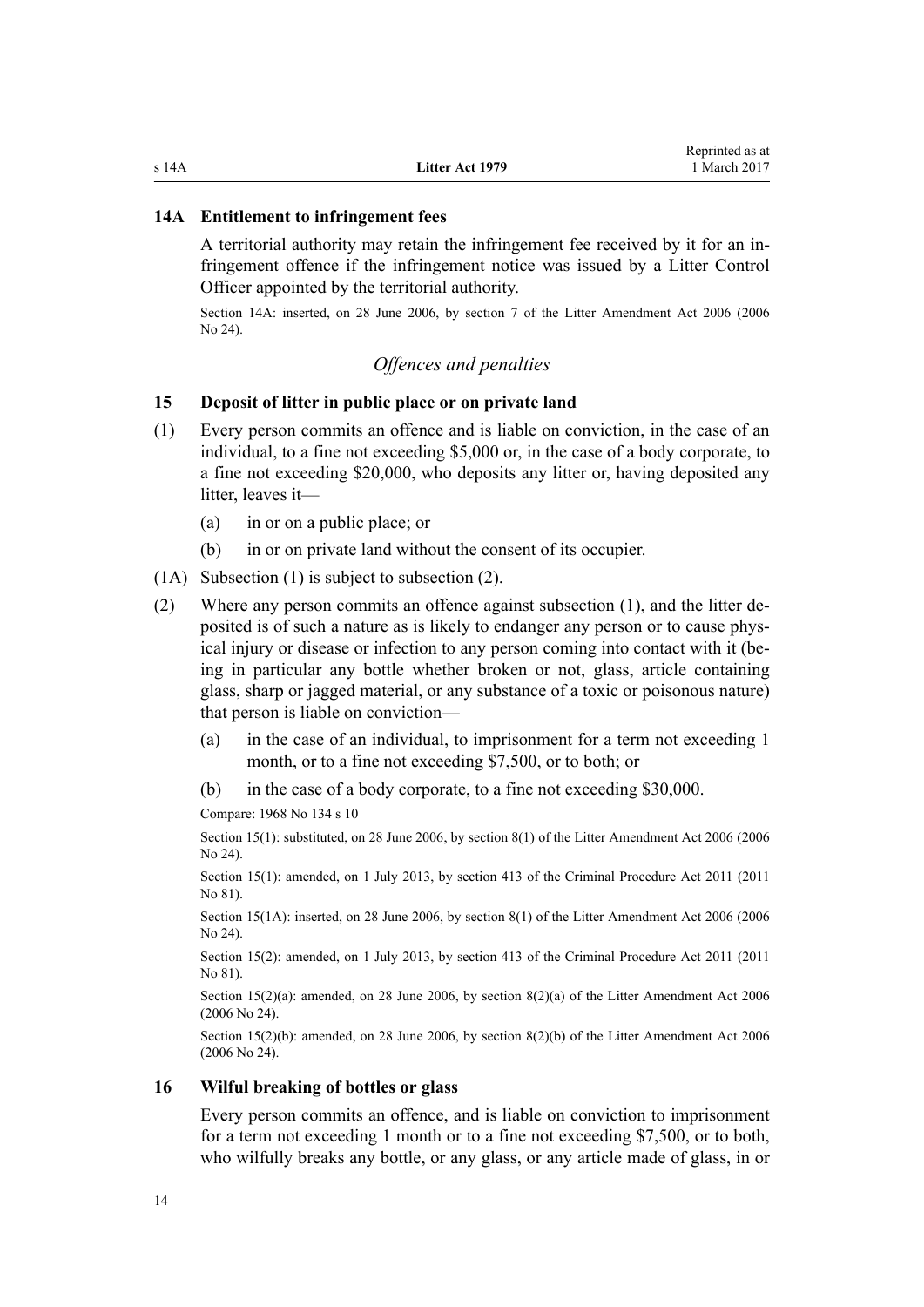<span id="page-14-0"></span>on any public place without lawful authority or without the express consent of the public authority having the control or management of the public place, or in or on any private land without lawful authority or without the express consent of the occupier of the private land.

Compare: 1968 No 134 s 11

Section 16: amended, on 1 July 2013, by [section 413](http://prd-lgnz-nlb.prd.pco.net.nz/pdflink.aspx?id=DLM3360714) of the Criminal Procedure Act 2011 (2011 No 81).

Section 16: amended, on 28 June 2006, by [section 9](http://prd-lgnz-nlb.prd.pco.net.nz/pdflink.aspx?id=DLM373591) of the Litter Amendment Act 2006 (2006 No 24).

# **17 Offences in respect of Officers**

- (1) Every person commits an offence, and is liable on conviction to a fine not exceeding \$1,500, who—
	- (a) wilfully obstructs a Litter Control Officer while acting in the execution of any of the powers or duties conferred on him by this Act:
	- (b) fails within a reasonable time to comply with the requirement of a Litter Control Officer exercising the power conferred on him by [section 6](#page-4-0) or [section 7](#page-6-0):
	- (c) after being required to disclose his true name and place of residence by a Litter Control Officer acting pursuant to the power conferred on him by [section 6](#page-4-0) or [section 7—](#page-6-0)
		- (i) refuses to disclose his true name or place of residence; or
		- (ii) gives a false name or place of residence; or
		- (iii) gives such a general description of his place of residence as is illusory for the purpose of discovery:
	- (d) personates or falsely pretends to be a Litter Control Officer.

# (2) In this section, the term **Litter Control Officer** includes a Warden.

Compare: 1968 No 134 s 12

Section 17(1): amended, on 1 July 2013, by [section 413](http://prd-lgnz-nlb.prd.pco.net.nz/pdflink.aspx?id=DLM3360714) of the Criminal Procedure Act 2011 (2011 No 81).

Section 17(1): amended, on 28 June 2006, by [section 10\(1\)](http://prd-lgnz-nlb.prd.pco.net.nz/pdflink.aspx?id=DLM373592) of the Litter Amendment Act 2006 (2006 No 24).

Section 17(1)(b): amended, on 28 June 2006, by [section 10\(2\)](http://prd-lgnz-nlb.prd.pco.net.nz/pdflink.aspx?id=DLM373592) of the Litter Amendment Act 2006 (2006 No 24).

# **18 Liability of officers of body corporate**

If a body corporate commits an offence against [section 15,](#page-13-0) every director, manager, secretary, or other similar officer of the body corporate, and every person purporting to act in any such capacity, shall also be guilty of that offence if the act or omission constituting the offence occurred with his knowledge and consent.

Compare: 1968 No 134 s 13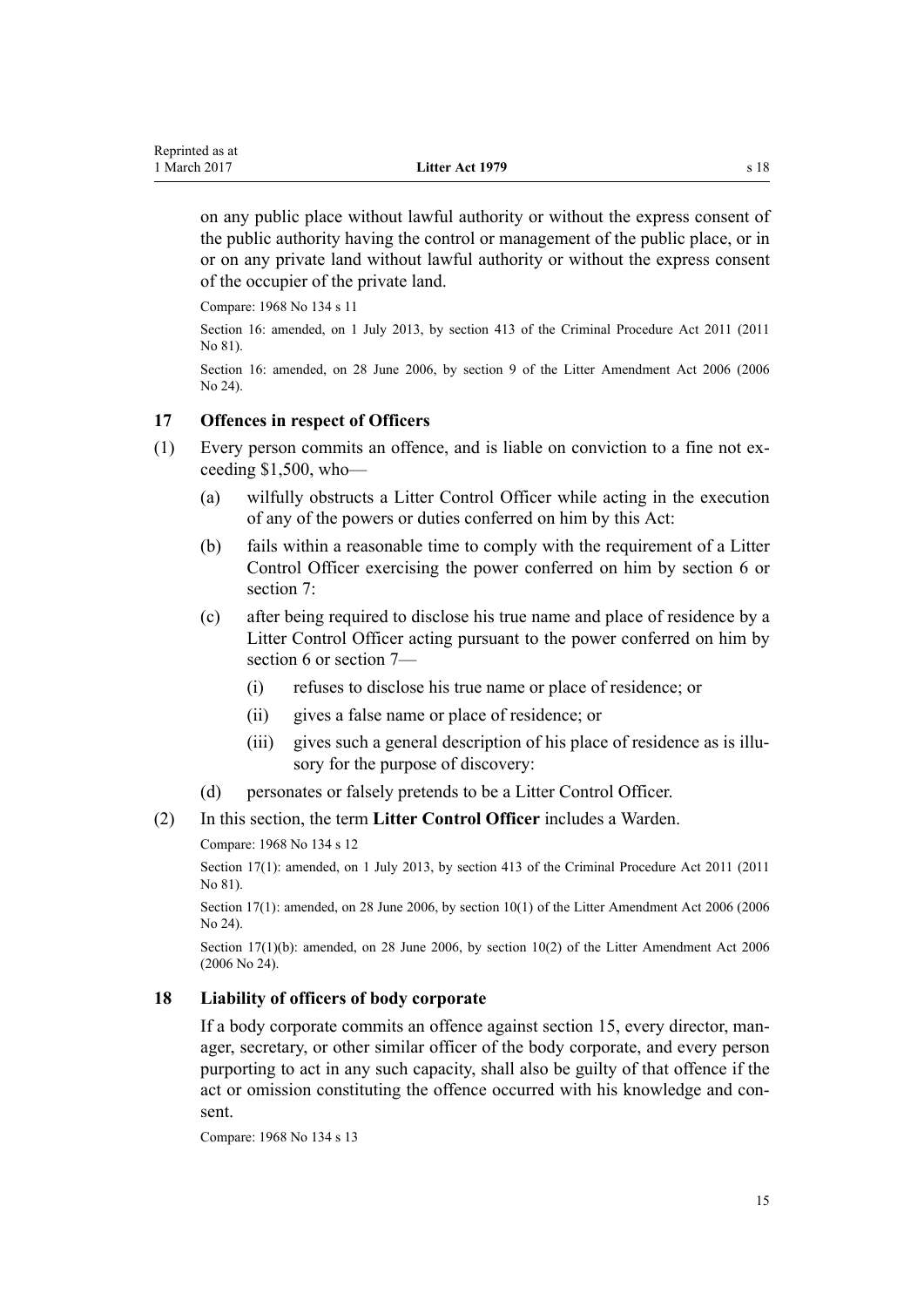# <span id="page-15-0"></span>**19 Offences punishable on summary conviction**

#### *[Repealed]*

Section 19: repealed, on 1 July 2013, by [section 413](http://prd-lgnz-nlb.prd.pco.net.nz/pdflink.aspx?id=DLM3360714) of the Criminal Procedure Act 2011 (2011) No 81).

#### **19A Strict liability for certain offences**

- (1) In prosecuting an offence against a provision of this Act (other than an offence against [section 16](#page-13-0) or  $17(1)(a)$ , the prosecution does not need to prove that the defendant intentionally committed the offence.
- (2) This section is for the avoidance of doubt.

Section 19A: inserted, on 28 June 2006, by [section 11](http://prd-lgnz-nlb.prd.pco.net.nz/pdflink.aspx?id=DLM373593) of the Litter Amendment Act 2006 (2006 No 24).

#### **19B Defences to strict liability offences**

- (1) It is a defence in any prosecution referred to in section 19A if the defendant proves—
	- (a) that the act or omission of the defendant was due to an event—
		- (i) beyond the defendant's control (including natural disaster, mechanical failure, and sabotage); and
		- (ii) that could not reasonably have been foreseen or provided against by the defendant; or
	- (b) that—
		- (i) the act or omission of the defendant was taken or occurred in an emergency and was reasonably necessary for—
			- (A) protecting the safety and welfare of a person; or
			- (B) preventing serious damage to property; and
		- (ii) after the emergency, the defendant took all reasonable steps to remove the litter or, as the case may be, comply with any notice or requirement in relation to the litter.
- (2) The defences set out in this section are the only defences available to a defendant.

Section 19B: inserted, on 28 June 2006, by [section 11](http://prd-lgnz-nlb.prd.pco.net.nz/pdflink.aspx?id=DLM373593) of the Litter Amendment Act 2006 (2006 No 24).

# *Special powers of convicting court*

#### **20 Offender may be ordered to clear area**

(1) Without limiting the powers conferred on Litter Control Officers by this Act, where any person is convicted of an offence against [section 10](#page-8-0) or [section 15](#page-13-0) or [section 16](#page-13-0) the court may, instead of or in addition to imposing a penalty, order the offender, under the supervision and to the satisfaction of a person nominated by the court, to clear up and remove the deposited litter within such period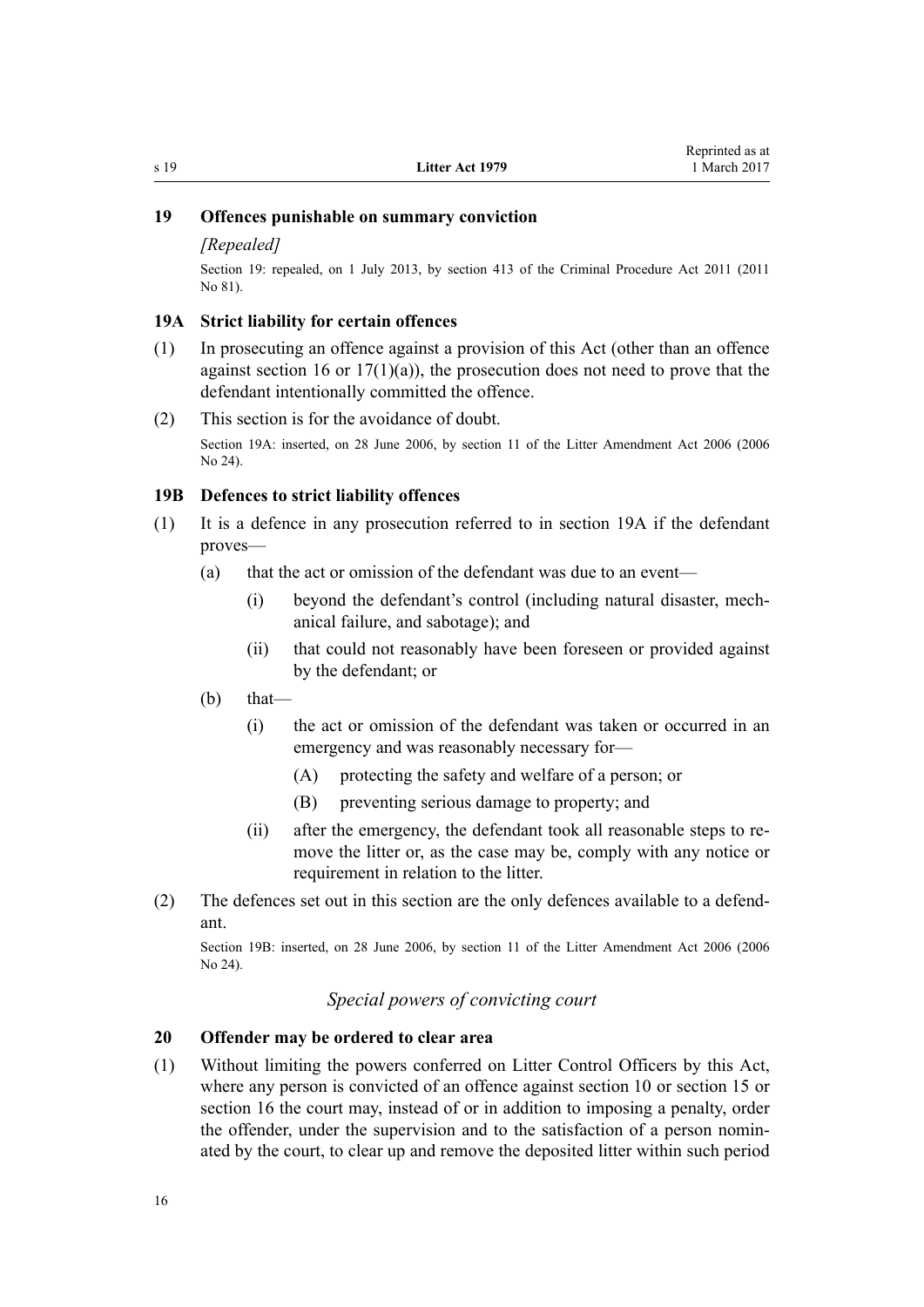<span id="page-16-0"></span>and to such place as may be specified in the order; and on the making of any such order the court shall further order that, if the offender fails to comply with the order, he be liable, in addition to any penalty imposed under the said section 10 or section 15 or section 16, to a fine not exceeding \$500.

- (2) Where the order is complied with to the satisfaction of the person nominated by the court that person shall give or send to the offender a statement in writing to that effect.
- (3) Where an offender fails to comply with any such order, any District Court Judge, on the application of the person nominated by the court to supervise the clearing and removal of the litter, may issue a summons requiring the offender to show cause why the fine imposed by the order should not be enforced.
- (4) On the hearing of the summons to show cause, the court may make such order as it thinks fit.

Compare: 1968 No 134 s 15

Section 20(3): amended, on 1 April 1980, pursuant to [section 18\(2\)](http://prd-lgnz-nlb.prd.pco.net.nz/pdflink.aspx?id=DLM35085) of the District Courts Amendment Act 1979 (1979 No 125).

# **21 Cost of removing litter**

Where a court convicts a person of an offence against [section 15](#page-13-0) or [section 16](#page-13-0), it may, if it thinks fit, in addition to imposing a penalty, order the offender to pay by way of compensation to the public authority having the control or management of the public place or, as the case may be, the occupier of the private land where the offence was committed such sum as it considers reasonable to cover the cost of the removal of the litter; and the amount so awarded shall be deemed to be a judgment debt due to the authority or occupier from the offender and may be enforced in any manner in which a judgment or order of the court for the payment of a civil debt may be enforced.

Compare: 1968 No 134 s 16

# *Miscellaneous provisions*

# **22 Repeals, revocations, and amendment**

- (1) The following enactments are hereby repealed:
	- (a) the Litter Act 1968:
	- (b) the Litter Amendment Act 1970:
	- (c) *Amendment(s) incorporated in the Act(s)*.
- (2) The Litter Order 1969 and the Litter Order 1973 are hereby revoked.
- (3) *Amendment(s) incorporated in the [Act\(s\)](http://prd-lgnz-nlb.prd.pco.net.nz/pdflink.aspx?id=DLM444971)*.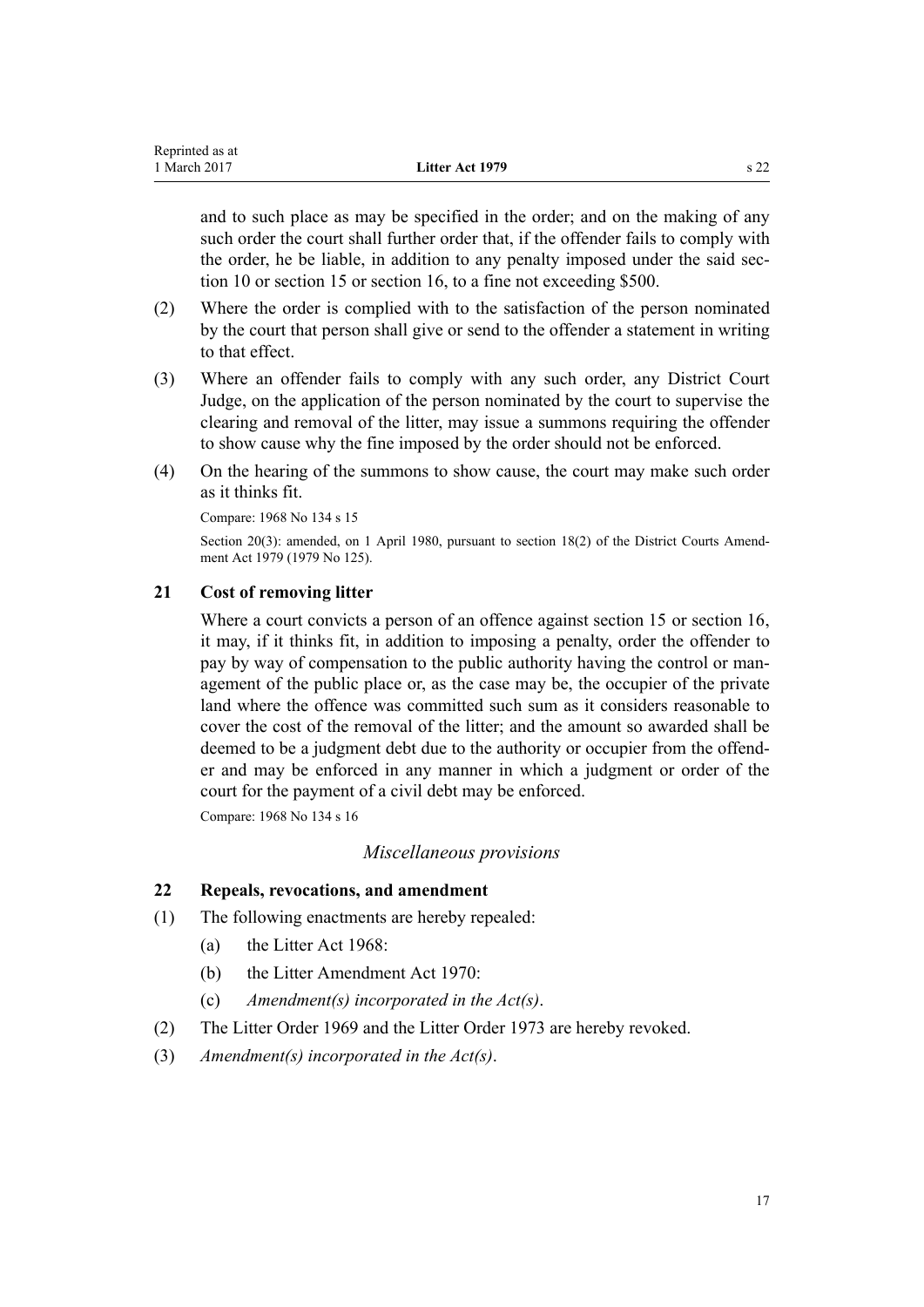# **Schedule Form of infringement notice**

*[Repealed]*

[s 14\(4\)](#page-11-0)

<span id="page-17-0"></span>Schedule: repealed, on 1 November 1987, by [section 17](http://prd-lgnz-nlb.prd.pco.net.nz/pdflink.aspx?id=DLM122239) of the Summary Proceedings Amendment Act 1987 (1987 No 165).